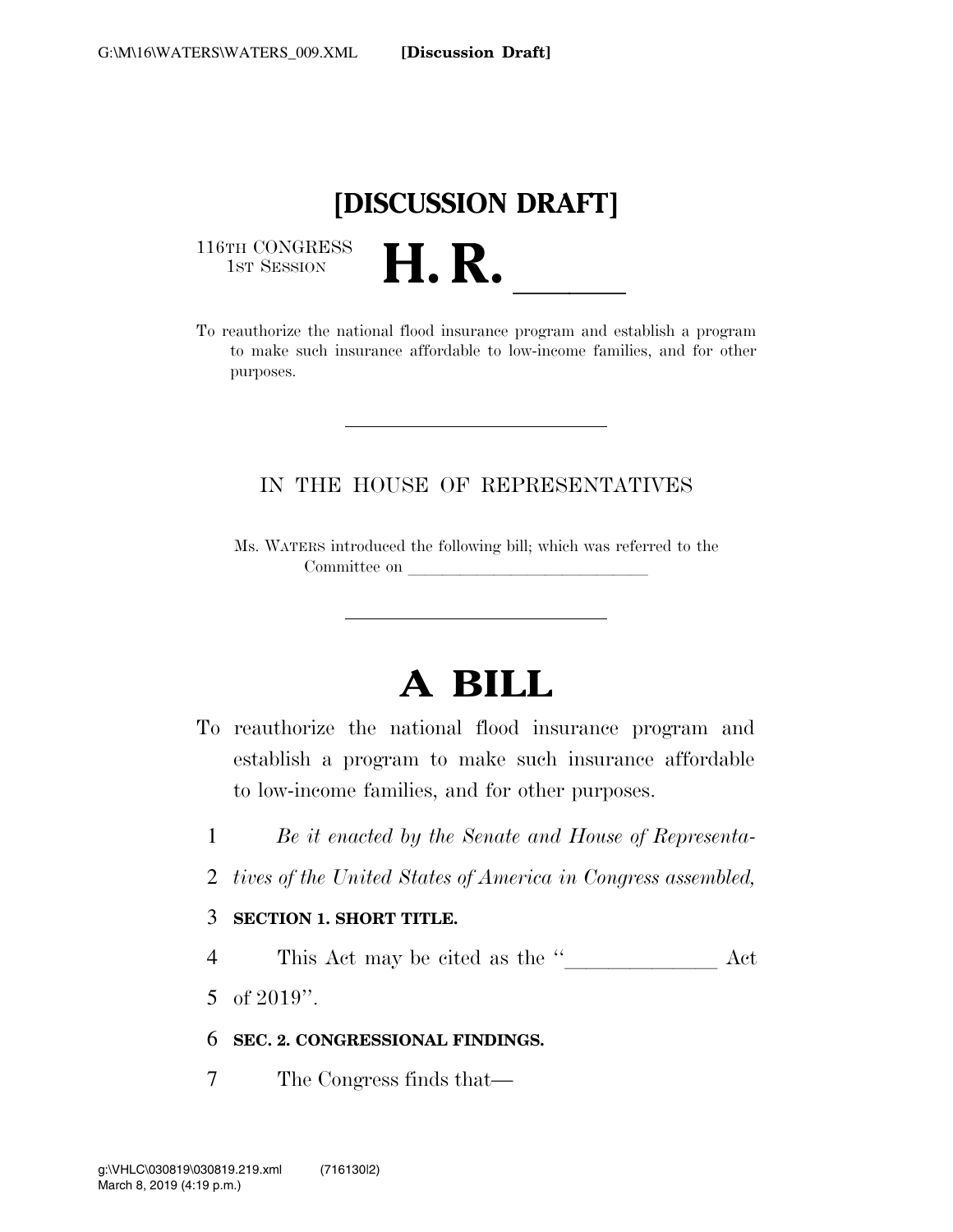$\mathfrak{D}$ 

 (1) since 2016, communities and families across the United States have suffered over \$300 billion in losses as a result of flooding; (2) the national flood insurance program (NFIP) is a key component of the Federal Govern- ment's efforts to minimize the damage and financial impact of floods; (3) In the absence of widespread private insur- ance industry participation, and as a matter of na- tional policy, the Federal Government must ensure the availability and affordability of flood insurance; (4) the NFIP is the principal provider of flood insurance in the United States, covering over 5 mil-14 lion households and businesses across the country; (5) affordability of flood insurance coverage re- mains a serious concern; (6) a policyholder's ability to pay for flood in- surance coverage should be considered in setting chargeable premium rates; and (7) in the absence of widespread private insur- ance industry participation, and as a matter of na- tional policy, the Federal Government must ensure the availability and affordability of flood insurance

for those who need financial assistance.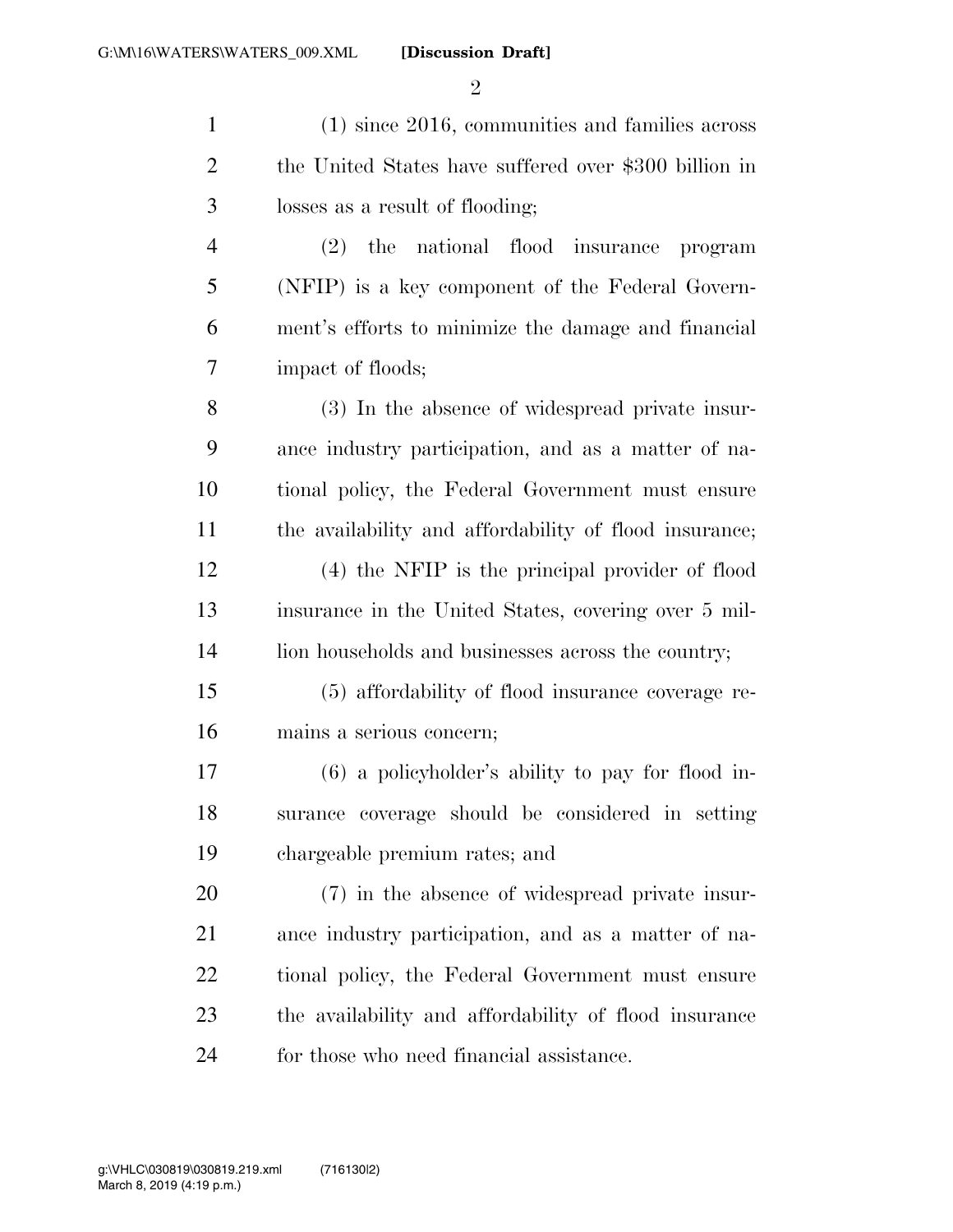#### **SEC. 3. PROGRAM EXTENSION.**

 (a) FINANCING.—Subsection (a) of section 1309 of the National Flood Insurance Act of 1968 (42 U.S.C. 4 4016(a)) is amended by striking "May 31, 2019" and in-serting ''September 30, 2024''.

 (b) PROGRAM EXPIRATION.—Section 1319 of the Na- tional Flood Insurance Act of 1968 (42 U.S.C. 4026) is amended by striking ''May 31, 2019'' and inserting ''Sep-tember 30, 2024''.

 (c) RETROACTIVE EFFECTIVE DATE.—If this Act is enacted after May 31, 2019, the amendments made by subsections (a) and (b) shall take effect as if enacted on May 31, 2019.

#### **SEC. 4. DEBT CANCELLATION.**

 (a) FORGIVENESS.—Notwithstanding any other pro- vision of law, all indebtedness of the Administrator of the Federal Emergency Management Agency under any notes or other obligations issued pursuant to section 1309(a) of the National Flood Insurance Act of 1968 (42 U.S.C. 4016(a)) and section 15(e) of the Federal Insurance Act of 1956 (42 U.S.C. 2414(e)), and outstanding as of the date of the enactment of this Act, is hereby canceled, the Administrator and the National Flood Insurance Fund are relieved of all liability to the Secretary of the Treasury under any such notes or other obligations, including for any capitalized interest due under such notes or other obli-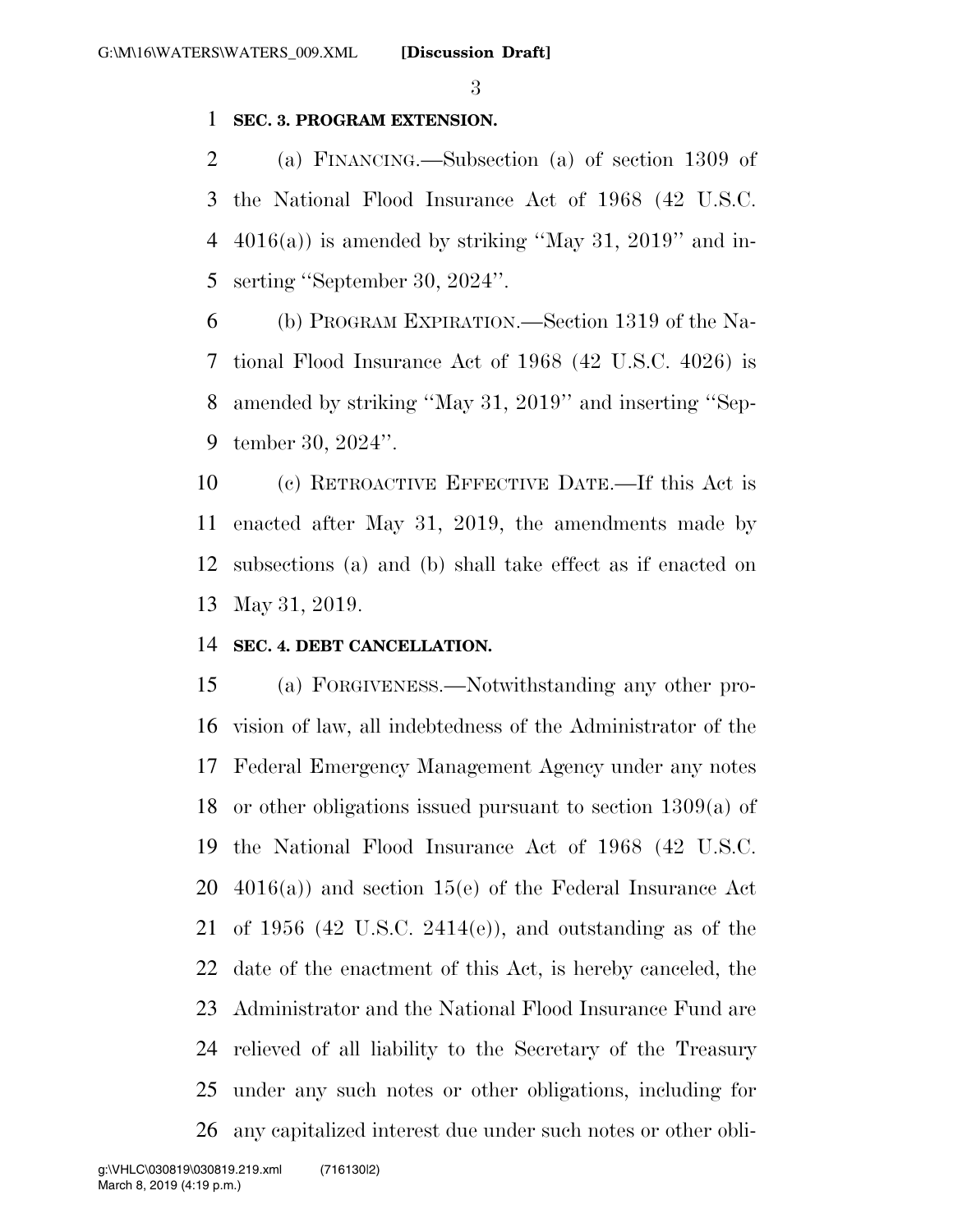gations and any other fees and charges payable in connec- tion with such notes and obligations, and the total amount of notes and obligations issued by the Administrator pur- suant to such section shall be considered to be reduced by such amount for purposes of the limitation on such total amount under such section.

- (b) TREATMENT OF CANCELED DEBT.—The amount of the indebtedness canceled under subsection (a)—
- (1) may be treated as a public debt of the United States; and

 (2) is designated as an emergency pursuant to section 4(g) of the Statutory Pay-As-You-Go Act of 2010 (2 U.S.C. 933(g)).

**SEC. 5. DEMONSTRATION PROGRAM FOR POLICY AFFORD-**

#### **ABILITY.**

 (a) AUTHORITY.—The Administrator of the Federal Emergency Management Agency, in consultation with the Secretary of the Treasury and the Secretary of Housing and Urban Development, shall establish and carry out a program under this section to demonstrate the effective- ness of providing means-tested discounted rates for flood insurance coverage made available under the National Flood Insurance Act of 1968 for eligible families.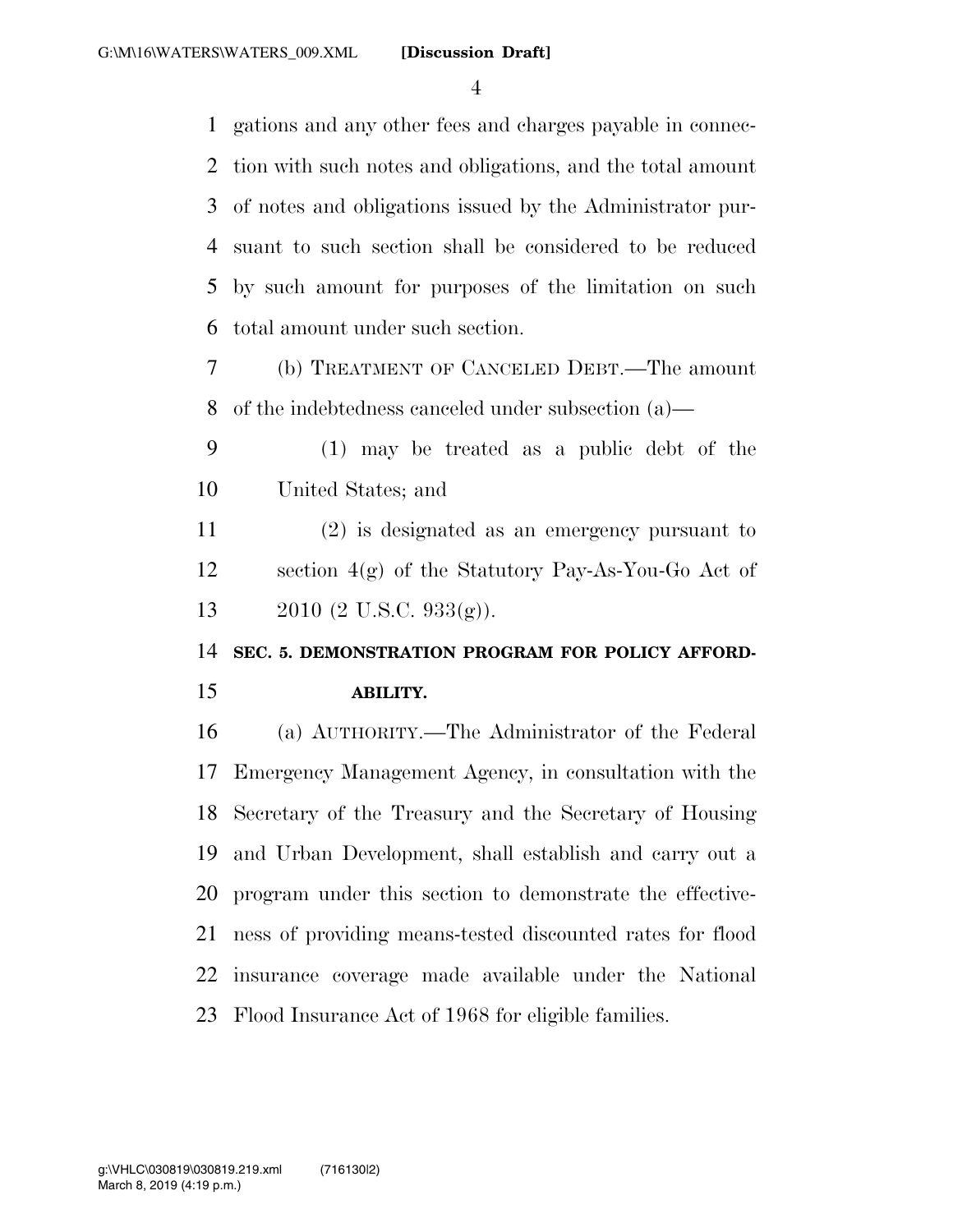(b) ELIGIBLE HOUSEHOLDS AND PROPERTIES.—The Administrator may provide discounted premium rates pur-suant to this section only for properties that are—

 (1) 1- to 4-family residential properties; and (2) the primary residence of a household whose income does not exceed 80 percent of the area me- dian income, as determined by the Administrator in consultation with the Secretary of Housing and Urban Development.

 (c) INCOME DETERMINATIONS.—For purposes of the program under this section, the Administrator shall make determinations of household income on an annual basis. (d) PREMIUM DISCOUNTS.—Notwithstanding any provision of the National Flood Insurance Act of 1968, the chargeable premium rate for flood insurance coverage made available under the program under this section shall be equal to the amount that is equal to 2 percent of annual area medium income for the area within which is located the property for which the coverage is provided.

 (e) DISCLOSURE OF FULL-RISK RATE.—The Admin- istrator shall provide to each policyholder purchasing flood insurance coverage under the program under this section for a property, not later than the commencement of the period of such coverage, a written statement setting forth the full actuarial premium rate for coverage for such prop-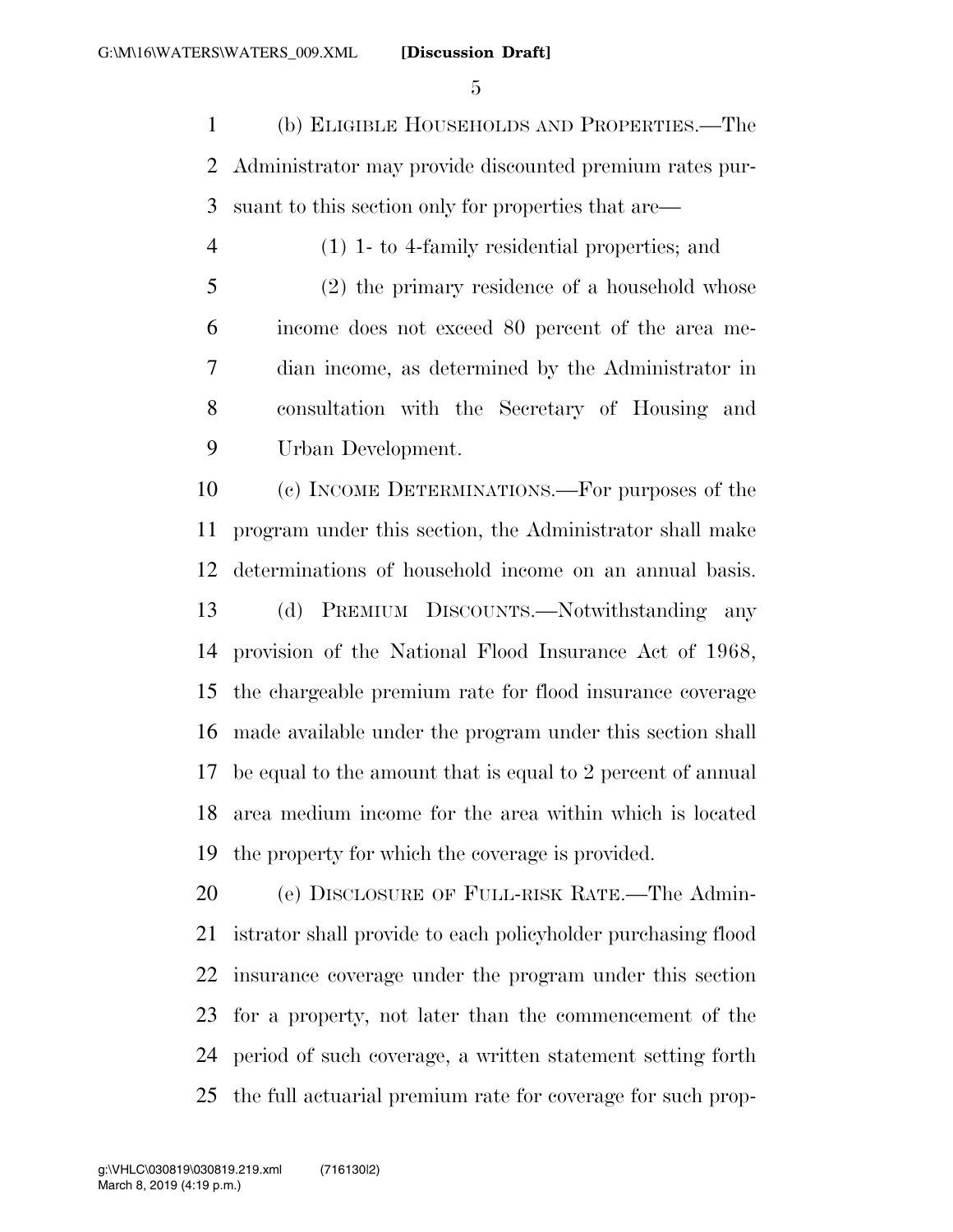erty determined in accordance with section 1307(a)(1) of the National Flood Insurance Act of 1968 (42 U.S.C.  $3\quad 4014(a)(1)$ , the amount of the policy discount for such coverage, and any other information the Director con- siders helpful to policyholders in understanding flood in-surance coverage and costs.

 (f) LIMITATION ON DISCOUNTS.—Notwithstanding any other provision of this section, discounted flood insur- ance coverage under the program under this section may be made available in any fiscal year only to the extent that the aggregate amount of the policy discounts provided under the program do not exceed the aggregate amount of surcharges collected pursuant to section 1308A in such fiscal year.

 (g) GUIDANCE.—Not later than the expiration of the 12-month period beginning on the date of the enactment of this Act, the Administrator shall issue guidance pro- viding for the establishment of the demonstration program under this section, which shall include an estimation of the cost of the program stated in terms of the aggregate of policy discounts to be made available under the pro- gram, a description of how the Administrator will deter- mine eligibility for households to participate in the pro- gram, any new requirements that policyholders partici-pating in the program will be subject to, and the results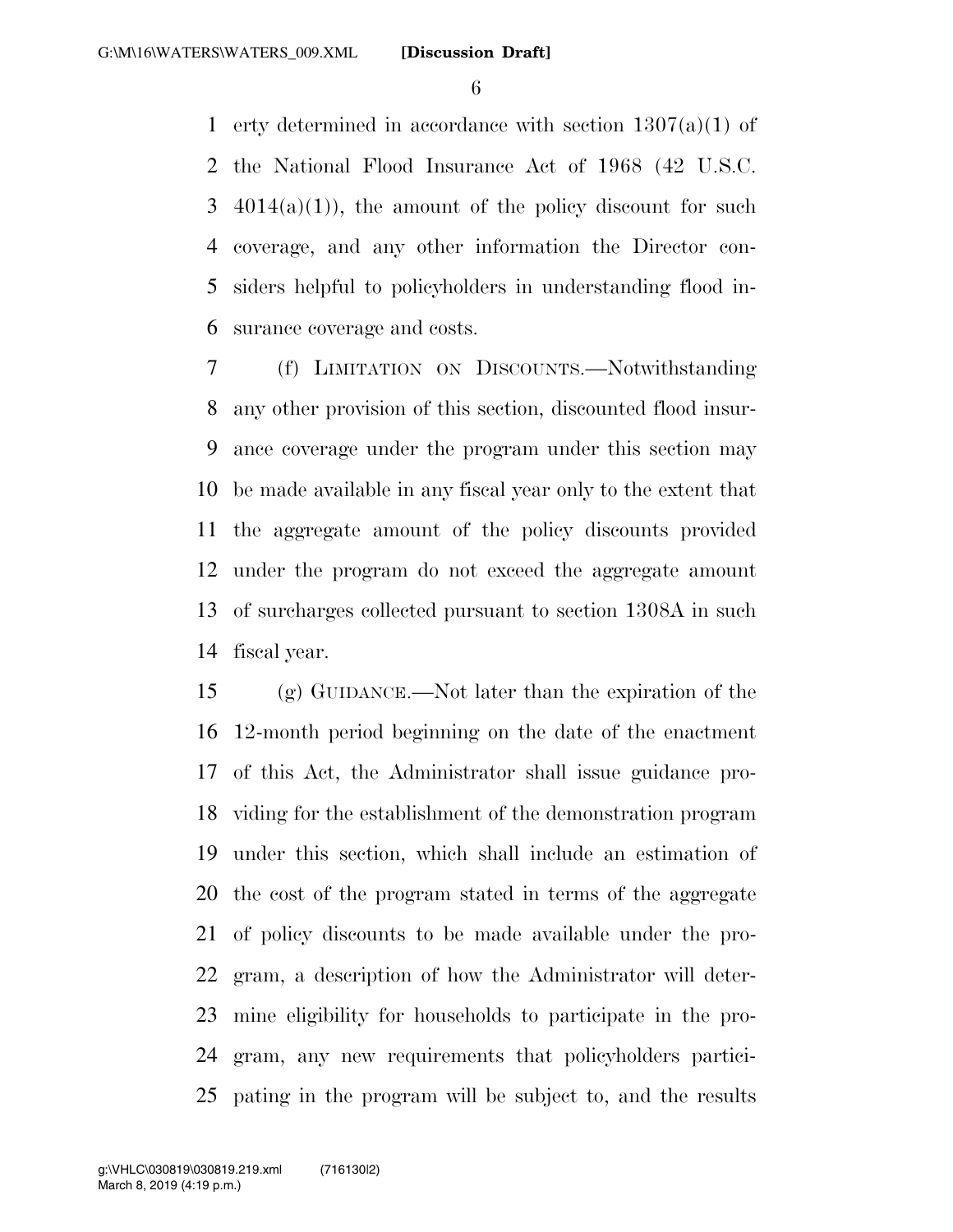of the Administrator's consultations with the Secretary of the Treasury and the Secretary of Housing and Urban Development.

(h) REPORT TO CONGRESS.—

 (1) COLLECTION OF INFORMATION.—The Ad- ministrator shall collect by survey or other means in- formation, for each participating community in the national flood insurance program and regarding each year during the period beginning 5 years before im- plementation of the pilot program under this section and ending upon the termination date under sub-section (j), as follows:

 (A) The demographic characteristics of households purchasing flood insurance coverage under such program.

 (B) The average median income of such households.

 (C) The number of properties located in areas for which a major disaster related to flooding was declared pursuant to the Robert T. Stafford Disaster Relief and Emergency Assist-ance Act.

 (D) The number of policies made available under the national flood insurance program and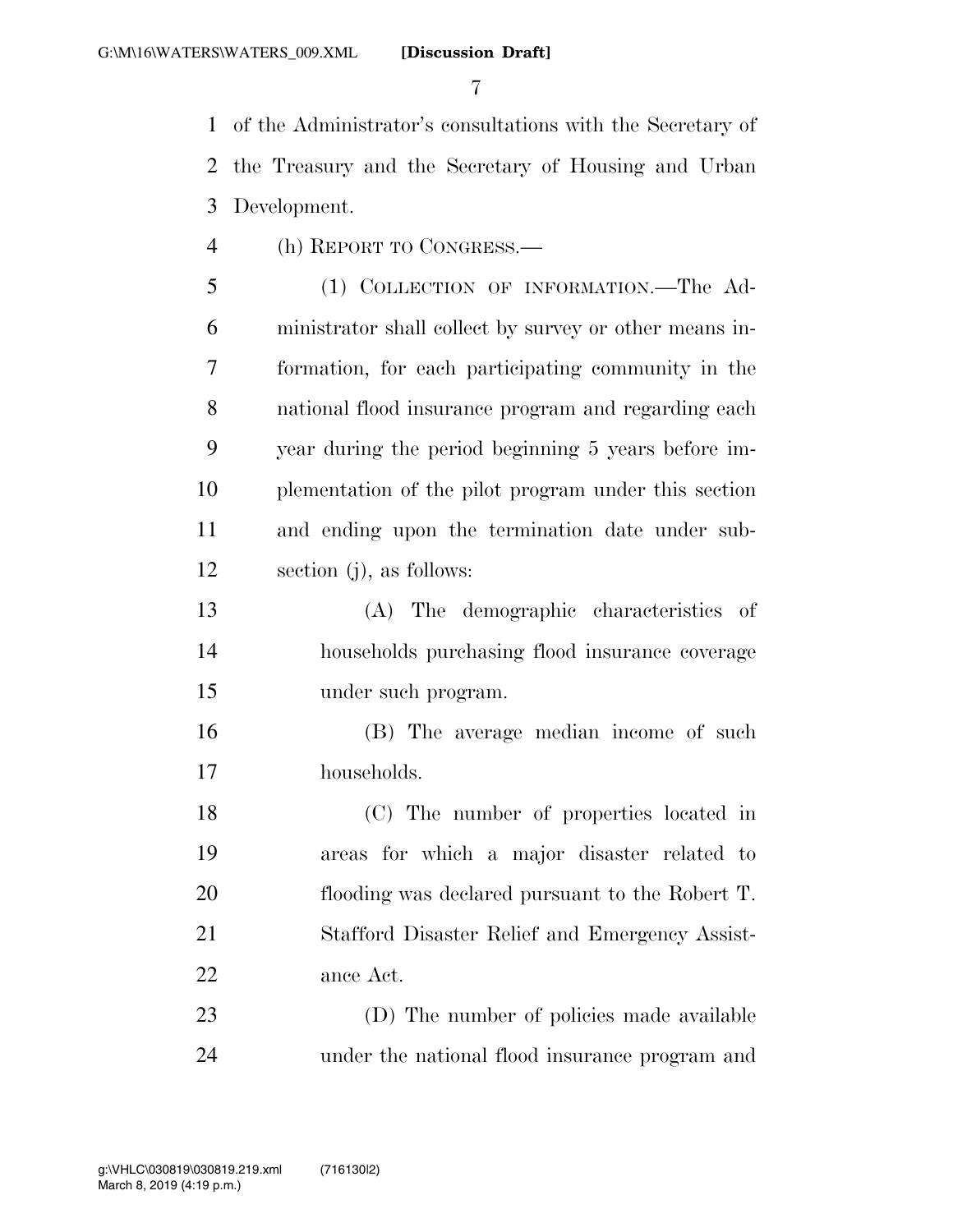the number and aggregate amount of claims submitted under such program.

 (E) For all properties in such community receiving discounted coverage under the dem- onstration program under this section, the ag- gregate amount of the full actuarial premium rate for coverage that is determined in accord-8 ance with section  $1307(a)(1)$  of the National Flood Insurance Act of 1968 (42 U.S.C.  $4014(a)(1)$  and the aggregate amount of policy discounts provided under the demonstration program.

 (F) For all properties in such community, any changes to such full actuarial premium rates due to mapping changes or other factors. (2) REPORT TO CONGRESS.— Not later than the expiration of the 5-year period beginning upon the implementation of the demonstration program under this section, the Administrator shall submit to the Congress a report evaluating the effectiveness of the assistance provided under the program, which shall include—

 (A) a statement of the number of house- holds participating in the program and the rates of participation by communities partici-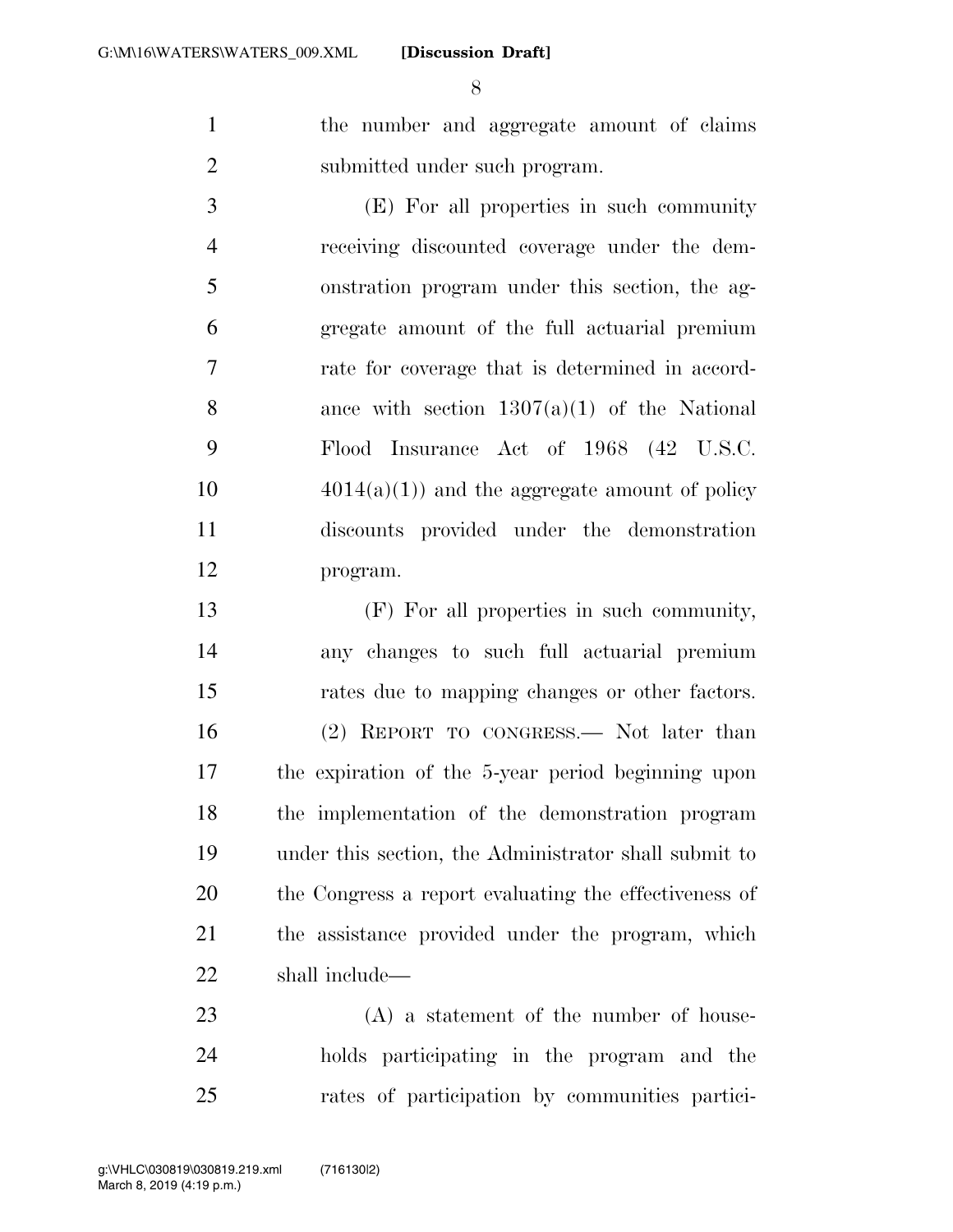| $\mathbf{1}$   | pating in the national flood insurance program        |
|----------------|-------------------------------------------------------|
| $\overline{2}$ | and by households, including whether such par-        |
| 3              | ticipation rates have changed by year; and            |
| $\overline{4}$ | (B) an estimate of the cost of the program            |
| 5              | to the National Flood Insurance Fund under            |
| 6              | section 1310 of the National Flood Insurance          |
| 7              | Act of 1968.                                          |
| $8\,$          | (i) DEFINITIONS.—For purposes of this section, the    |
| 9              | following definitions shall apply:                    |
| 10             | ADMINISTRATOR.—The term "Adminis-<br>(1)              |
| 11             | trator" means the Administrator of the Federal        |
| 12             | Emergency Management Agency.                          |
| 13             | (2) POLICY DISCOUNT.—The term "policy dis-            |
| 14             | count" means, with respect to a policy for flood in-  |
| 15             | surance coverage under the national flood insurance   |
| 16             | program made available under the program under        |
| 17             | this section, the amount by which the full actuarial  |
| 18             | premium rate for coverage for such property that is   |
| 19             | determined in accordance with section $1307(a)(1)$ of |
| 20             | the National Flood Insurance Act of 1968 (42)         |
| 21             | U.S.C. $4014(a)(1)$ exceeds the chargeable premium    |
| 22             | rate for the coverage made available under the pro-   |
| 23             | gram under this section.                              |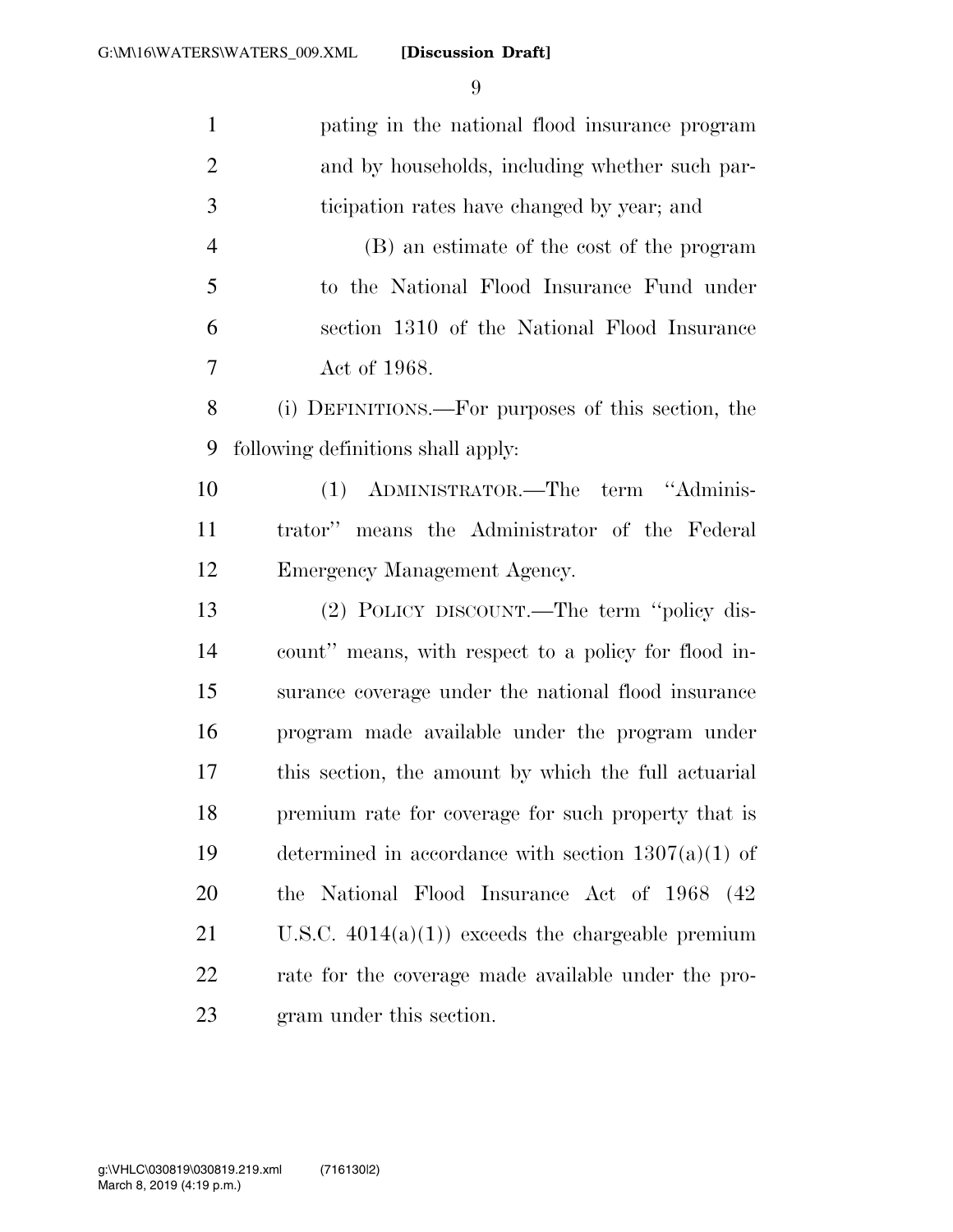| $\mathbf{1}$ | (j) TERMINATION.—The authority under this section       |
|--------------|---------------------------------------------------------|
| 2            | to provide discounted premium rates for flood insurance |
| 3            | coverage shall terminate on May 31, 2024.               |
| 4            | SEC. 6. PREMIUM AND FEES RELIEF FOR FAMILIES AND        |
| 5            | <b>SMALL BUSINESSES.</b>                                |
| 6            | (a) REPEAL OF FEDERAL POLICY FEE.—                      |
| 7            | (1) ESTIMATED RATES.—Section $1307(a)$ of the           |
| 8            | National Flood Insurance Act of 1968 (42 U.S.C.         |
| 9            | $4014(a)$ is amended—                                   |
| 10           | (A) in paragraph $(1)(B)$ —                             |
| 11           | (i) in clause (ii), by inserting "and"                  |
| 12           | after the comma at the end;                             |
| 13           | (ii) by striking clause (iii); and                      |
| 14           | (iii) by redesignating clause (iv) as                   |
| 15           | clause (iii); and                                       |
| 16           | $(B)$ in paragraph $(2)$ , by striking ", to-           |
| 17           | gether with a fee charged to policyholders that         |
| 18           | shall not be subject to any agents' commission,         |
| 19           | company expense allowances, or State or local           |
| 20           | premium taxes,".                                        |
| 21           | (2) CHARGEABLE RATES.—Subsection (b) of                 |
| 22           | section 1308 of the National Flood Insurance Act of     |
| 23           | 1968 (42 U.S.C. 4015(b)) is amended—                    |
| 24           | $(A)$ by striking paragraph $(3)$ ; and                 |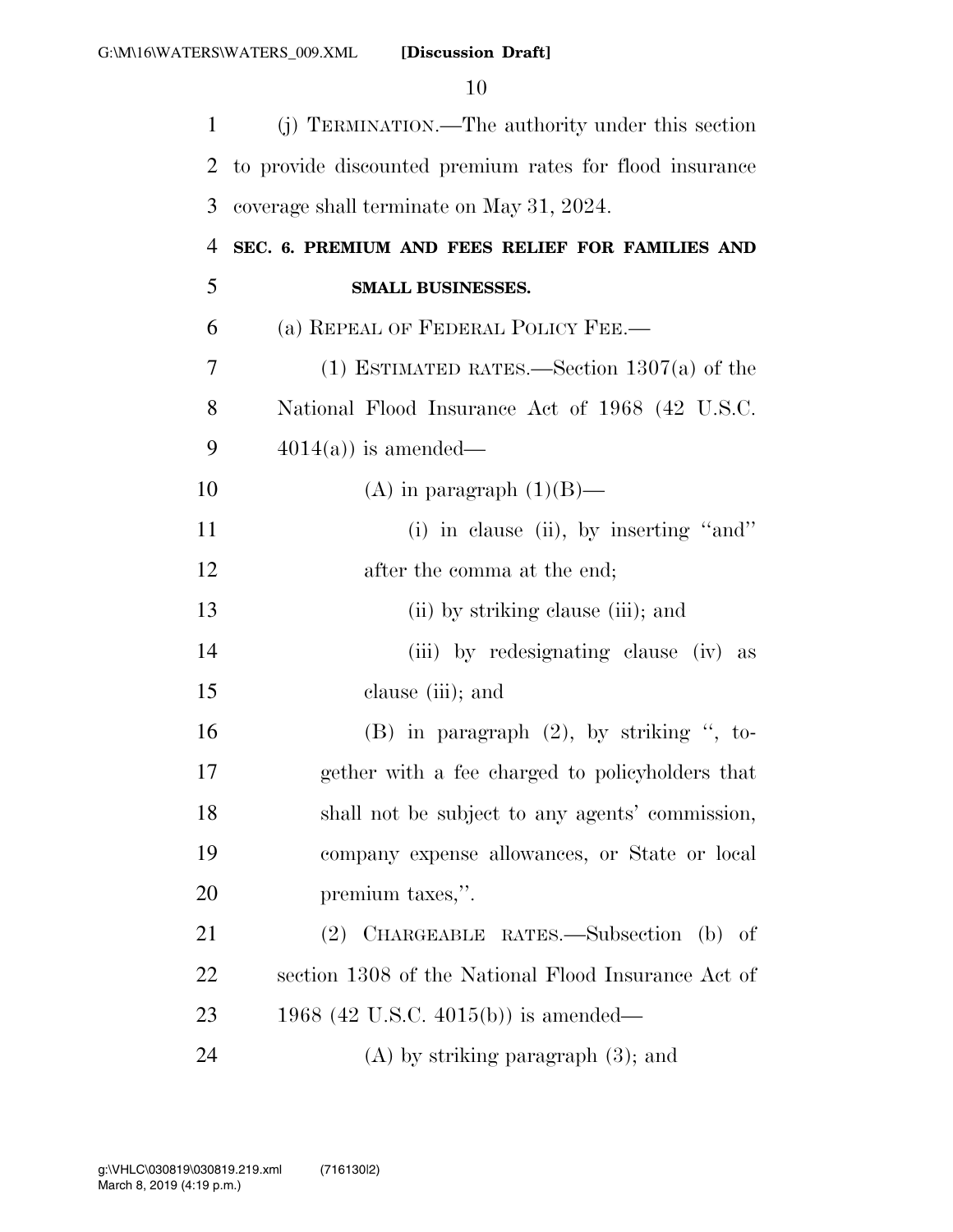| $\mathbf{1}$   | (B) by redesignating paragraphs (4) and                      |
|----------------|--------------------------------------------------------------|
| $\overline{2}$ | $(5)$ as paragraphs $(3)$ and $(4)$ , respectively.          |
| 3              | (b) REPEAL OF SURCHARGE.                                     |
| $\overline{4}$ | (1) REPEAL.—Section 1308A of the National                    |
| 5              | Flood Insurance Act of $1968$ (42 U.S.C. 4015a) is           |
| 6              | hereby repealed.                                             |
| 7              | (2) CONFORMING AMENDMENTS.—The National                      |
| 8              | Flood Insurance Act of 1968 is amended—                      |
| 9              | (A) in section $1308(m)$ (42 U.S.C.                          |
| 10             | $4015(m)$ —                                                  |
| 11             | (i) in paragraph $(1)$ , by striking "and                    |
| 12             | surcharges required under section<br>the                     |
| 13             | $1308A$ "; and                                               |
| 14             | (ii) in paragraph $(2)$ , by striking "or"                   |
| 15             | surcharges"; and                                             |
| 16             | (B) in section $1310A(c)$ (42 U.S.C.                         |
| 17             | $4017a(c)$ , by striking paragraph $(4)$ .                   |
| 18             | (c) SMALL LOAN EXCEPTION TO MANDATORY PUR-                   |
| 19             | CHASE REQUIREMENT.—Subparagraph (A) of section               |
| 20             | $102(c)(2)$ of the Flood Disaster Protection Act of 1973     |
| 21             | $(42 \text{ U.S.C. } 4012a(c)(2)(A))$ is amended by striking |
| 22             | " $\frac{45,000}{2}$ " and inserting "\$25,000".             |
| 23             | (d) MONTHLY INSTALLMENT PAYMENT OF PRE-                      |
| 24             | MIUMS.-                                                      |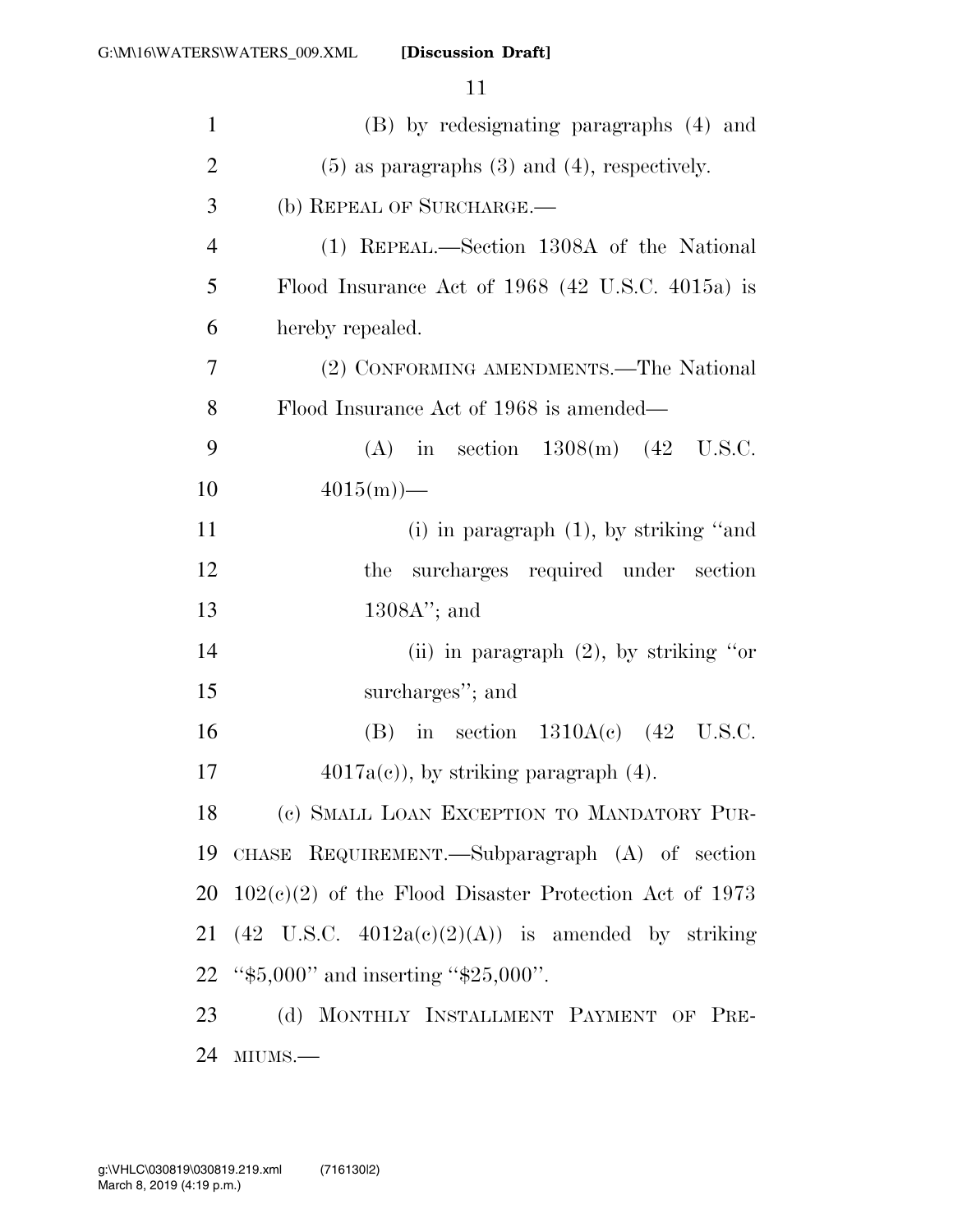| $\mathbf{1}$   | (1) AUTHORITY.—Subsection (g) of section         |
|----------------|--------------------------------------------------|
| $\overline{2}$ | 1308 of the National Flood Insurance Act of 1968 |
| 3              | $(42 \text{ U.S.C. } 4015(g))$ is amended—       |
| $\overline{4}$ | (A) by striking the subsection designation       |
| 5              | and all that follows through "With respect" and  |
| 6              | inserting the following:                         |
| 7              | "(g) FREQUENCY OF PREMIUM COLLECTION.-           |
| 8              | "(1) OPTIONS.—With respect"; and                 |
| 9              | (B) by adding at the end the following:          |
| 10             | "(2) MONTHLY INSTALLMENT PAYMENT<br>OF           |
| 11             | PREMIUMS.-                                       |
| 12             | "(A) EXEMPTION FROM RULEMAKING.                  |
| 13             | Until such time as the Administrator promul-     |
| 14             | gates regulations implementing paragraph (1)     |
| 15             | of this subsection, the Administrator may adopt  |
| 16             | policies and procedures, notwithstanding any     |
| 17             | other provisions of law and in alignment and     |
| 18             | consistent with existing industry escrow and     |
| 19             | servicing standards, necessary to implement      |
| 20             | such paragraph without undergoing notice and     |
| 21             | comment rulemaking and without conducting        |
| 22             | regulatory analyses otherwise required by stat-  |
| 23             | ute, regulation, or Executive order.             |
| 24             | PILOT PROGRAM.—The Adminis-<br>$\lq\lq (B)$      |

trator may initially implement paragraph (1) of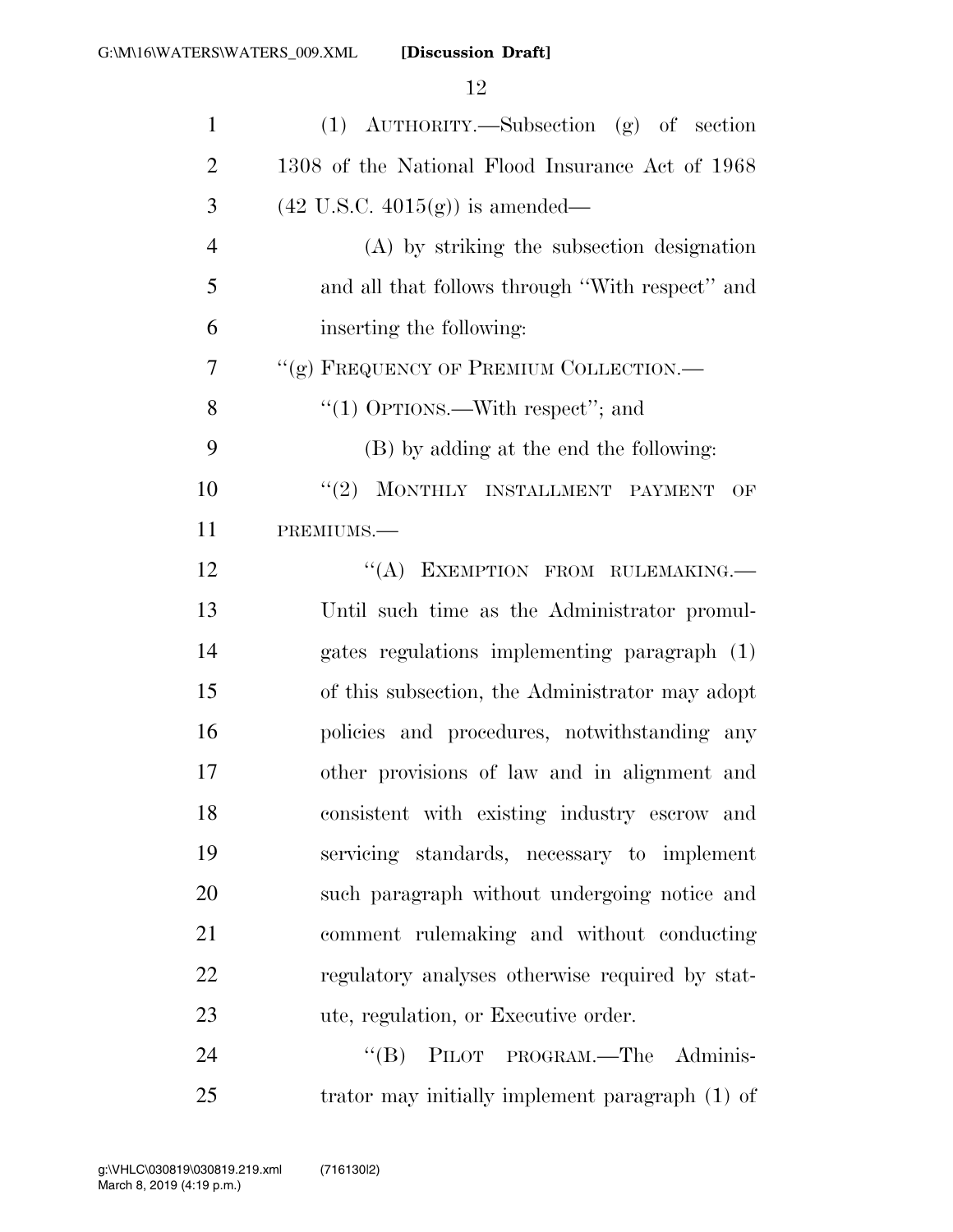| $\mathbf{1}$   | this subsection as a pilot program that provides  |
|----------------|---------------------------------------------------|
| $\overline{2}$ | for a gradual phase-in of implementation.         |
| 3              | "(C) POLICYHOLDER PROTECTION.—The                 |
| $\overline{4}$ | Administrator may—                                |
| 5              | $\lq\lq$ during the 12-month period be-           |
| 6              | ginning on the date of the enactment of           |
| 7              | subparagraph, charge policyholders<br><i>this</i> |
| 8              | choosing to pay premiums in monthly in-           |
| 9              | stallments a fee for the total cost of the        |
| 10             | monthly collection of premiums not to ex-         |
| 11             | ceed \$25 annually; and                           |
| 12             | "(ii) after the expiration of the $12$ -          |
| 13             | month period referred to in clause (i), ad-       |
| 14             | just the fee charged annually to cover the        |
| 15             | total cost of the monthly collection of pre-      |
| 16             | miums as determined by the report sub-            |
| 17             | mitted pursuant to subparagraph $(D)$ .           |
| 18             | "(D) REPORT.—Not later than six months            |
| 19             | after the date of the enactment of this Act, the  |
| 20             | Comptroller General shall submit a report to      |
| 21             | the Committee on Financial Services of the        |
| 22             | House of Representatives and the Committee        |
| 23             | on Banking, Housing, and Urban Affairs of the     |
| 24             | Senate, that sets forth all of the costs associ-  |
| 25             | ated with the monthly payment of premiums,        |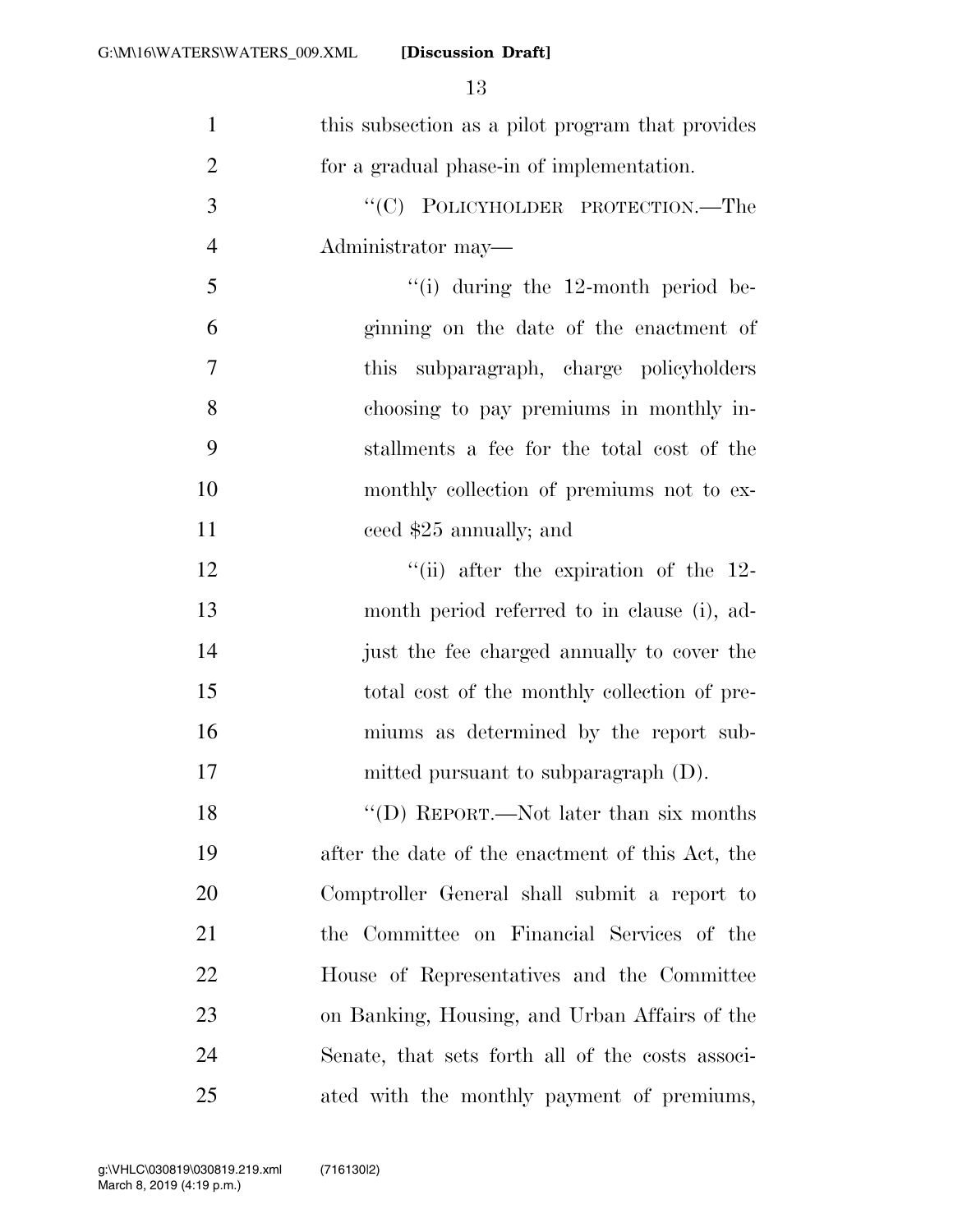including any up-front costs associated with in- frastructure development, the impact on all pol- icyholders including those that exercise the op- tion to pay monthly and those that do not, op- tions for minimizing the costs, particularly the costs to policyholders, and the feasibility of adopting practices that serve to minimize costs to policyholders such as automatic payments and electronic payments.

 ''(E) ANNUAL REPORTS.—On an annual basis, the Administrator shall report to the Committee on Financial Services of the House of Representatives and the Committee on Bank- ing, Housing, and Urban Affairs of the Senate the ongoing costs associated with the monthly payment of premiums.''.

 (2) IMPLEMENTATION.—Clause (ii) of section  $18 \text{ } 1307(a)(1)(B)$  of the National Flood Insurance Act of 1968 (42 U.S.C. 4014(a)(1)(B)(ii)) is amended by inserting before ''any administrative expenses'' 21 the following: "the costs associated with the monthly collection of premiums provided for in section 23 1308(g) (42 U.S.C. 4015(g)), but only if such costs exceed the operating costs and allowances set forth in clause (i) of this subparagraph, and''.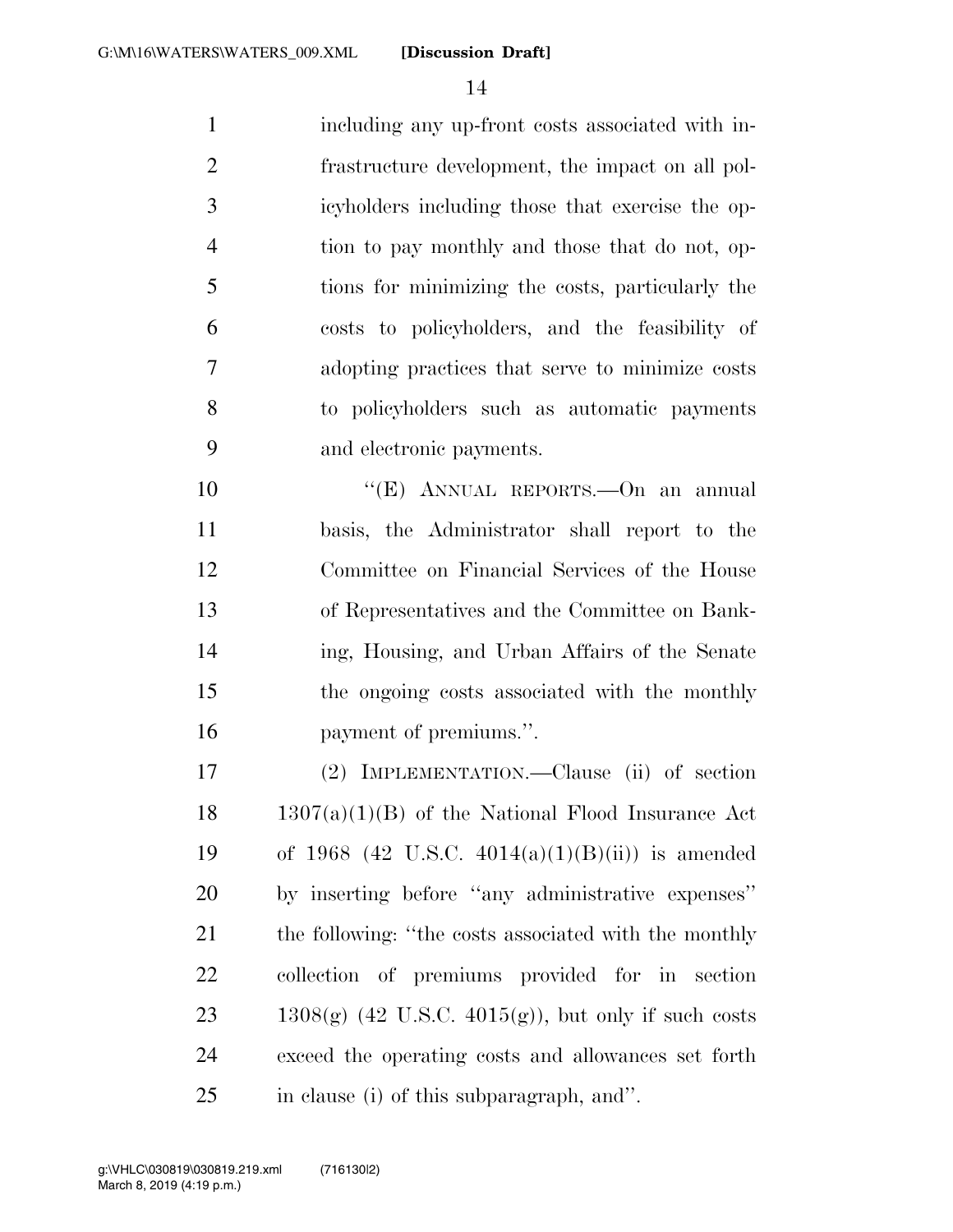| $\mathbf{1}$ | (e) INCREASED COVERAGE LIMITS.—Section 1306(b)         |
|--------------|--------------------------------------------------------|
| 2            | of the National Flood Insurance Act of 1968 (42 U.S.C. |
| 3            | $4013(b)$ is amended—                                  |
| 4            | (1) in paragraph (2), by striking " $$250,000"$        |
| 5            | and inserting " $$500,000$ "; and                      |
| 6            | (2) in paragraph (4), by striking " $$500,000"$        |
| 7            | the first place such term appears and inserting        |
| 8            | " $$1,500,000$ ".                                      |
| 9            | SEC. 7. STATE REVOLVING LOAN FUNDS FOR FLOOD MITI-     |
| 10           | <b>GATION.</b>                                         |
| 11           | Chapter I of the National Flood Insurance Act of       |
| 12           | 1968 (42 U.S.C. 4011 et seq.) is amended by adding at  |
| 13           | the end the following new section:                     |
| 14           | "SEC. 1326. STATE REVOLVING LOAN FUNDS FOR FLOOD       |
| 15           | MITIGATION.                                            |
| 16           | "(a) DEFINITIONS.—In this section—                     |
| 17           | $"(1)$ the term 'Community Rating System'              |
| 18           | means the community rating system carried out          |
| 19           | under section $1315(b)$ ;                              |
| 20           | $\lq(2)$ the term 'eligible State' means a State, the  |
| 21           | District of Columbia, and the Commonwealth of          |
| 22           | Puerto Rico;                                           |
| 23           | $\cdot\cdot$ (3) the term 'insular area' means—        |
| 24           | "(A) Guam;                                             |
| 25           | "(B) American Samoa;                                   |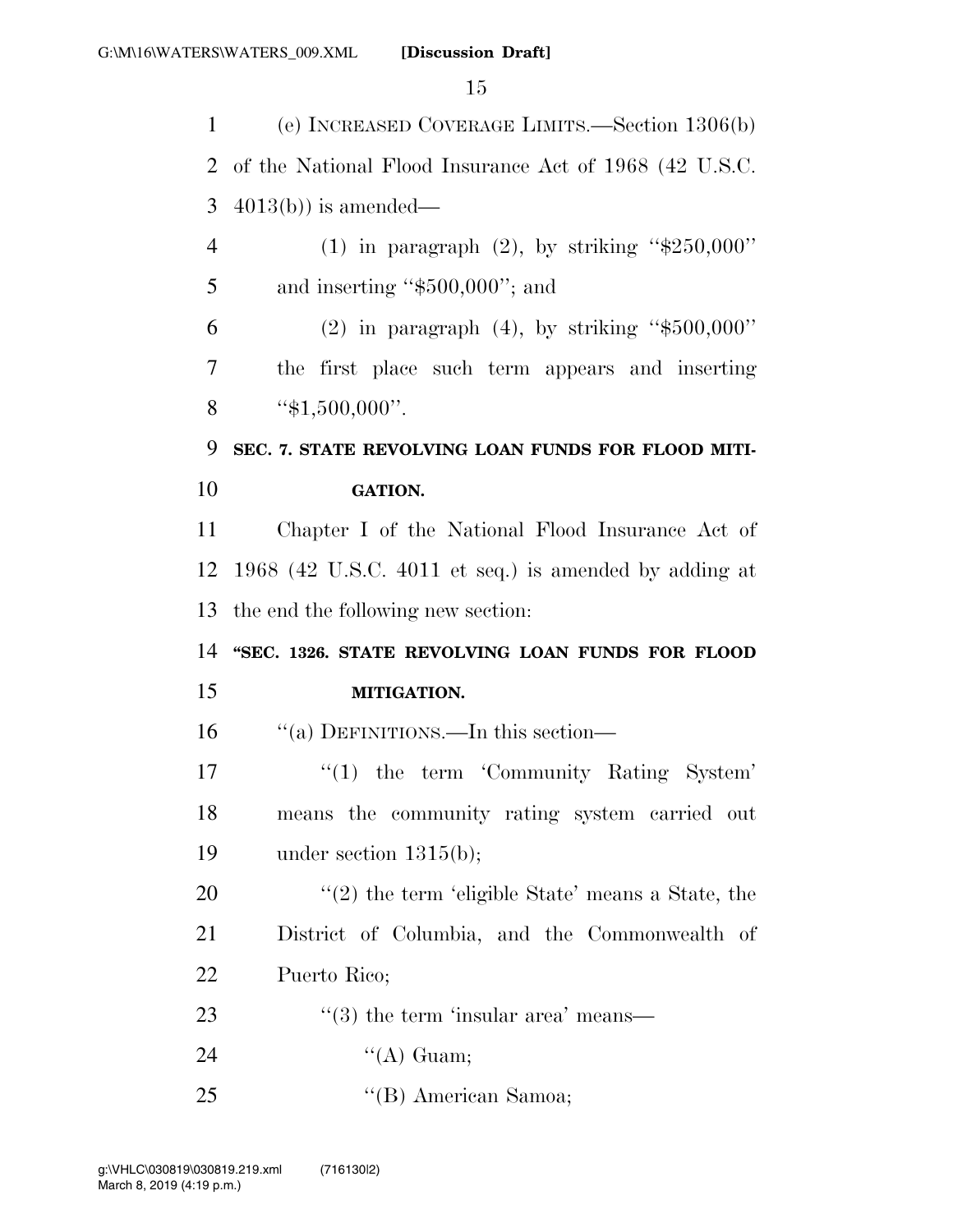| $\mathbf{1}$   | $\cdot$ (C) the Commonwealth of the Northern               |
|----------------|------------------------------------------------------------|
| $\overline{2}$ | Mariana Islands;                                           |
| 3              | "(D) the Federated States of Micronesia;                   |
| $\overline{4}$ | "(E) the Republic of the Marshall Islands;                 |
| 5              | " $(F)$ the Republic of Palau; and                         |
| 6              | "(G) the United States Virgin Islands;                     |
| 7              | $(4)$ the term 'intended use plan' means a plan            |
| 8              | prepared under subsection $(d)(1);$                        |
| 9              | $\cdot\cdot$ (5) the term 'low-income geographic area'     |
| 10             | means an area described in paragraph $(1)$ or $(2)$ of     |
| 11             | section $301(a)$ of the Public Works and Economic          |
| 12             | Development Act of 1965 (42 U.S.C. 3161(a));               |
| 13             | $\cdot\cdot\cdot(6)$ the term 'low-income homeowner' means |
| 14             | the owner of a primary residence, the household in-        |
| 15             | come of which in a taxable year is not more than 80        |
| 16             | percent of the median income for the area in which         |
| 17             | the residence is located;                                  |
| 18             | $\lq(7)$ the term 'participating State' means an el-       |
| 19             | igible State that—                                         |
| 20             | $\lq\lq$ has entered into an agreement under               |
| 21             | subsection $(b)(1)$ ; and                                  |
| 22             | $\lq\lq (B)$ agrees to comply with the require-            |
| 23             | ments of this section;                                     |
| 24             | " $(8)$ the term 'pre-FIRM building' means a               |
| 25             | building for which construction or substantial im-         |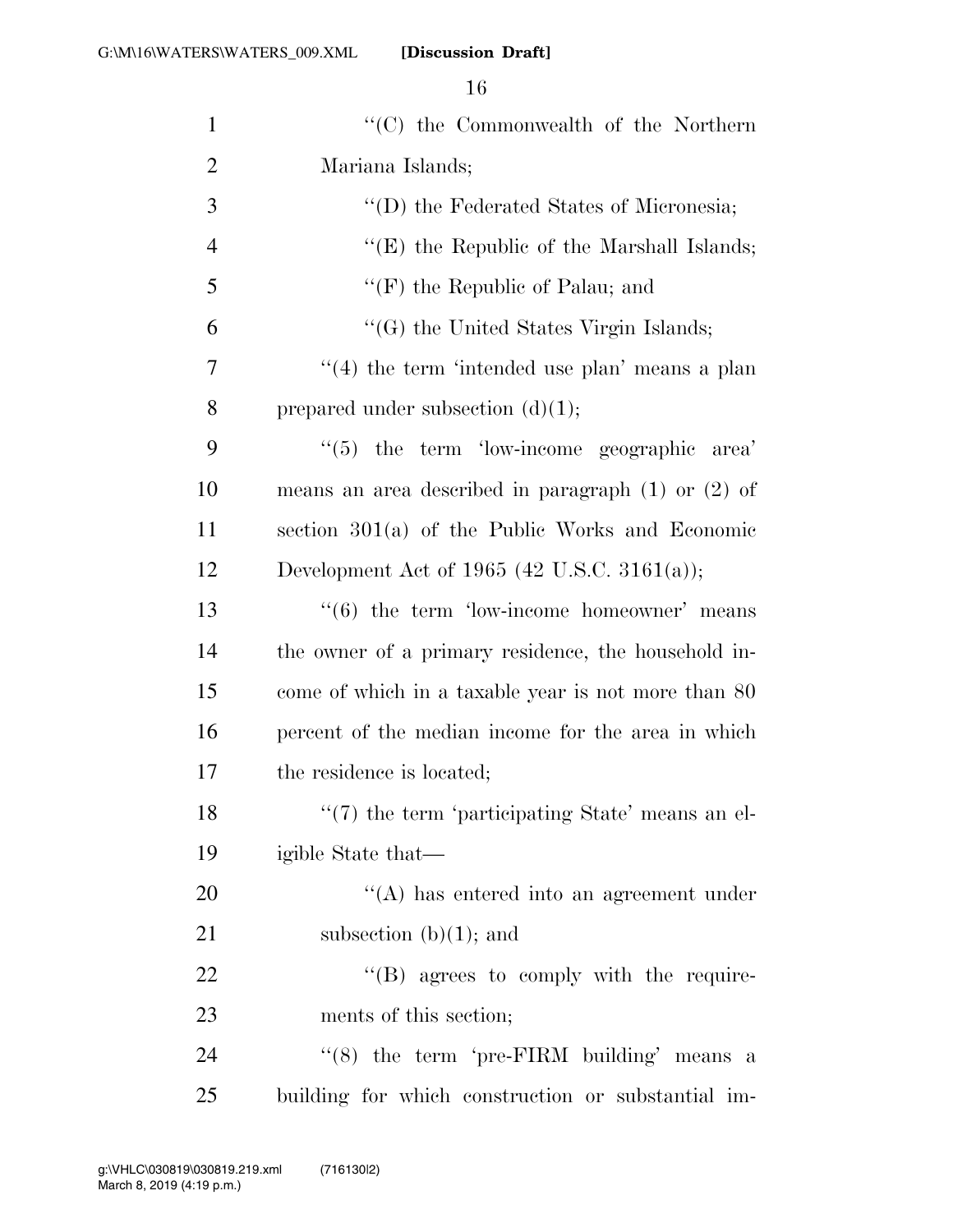| $\mathbf{1}$   | provement occurred before the effective date of the               |
|----------------|-------------------------------------------------------------------|
| $\overline{2}$ | initial Flood Insurance Rate Map published by the                 |
| 3              | Administrator under section 1360 for the area in                  |
| $\overline{4}$ | which the building is located;                                    |
| 5              | $\cdot\cdot\cdot(9)$ the term 'repetitive loss structure' has the |
| 6              | meaning given the term in section $1370(a)$ ;                     |
| 7              | $\cdot$ (10) the term 'severe repetitive loss property'           |
| 8              | has the meaning given the term in section $1307(h)$ ;             |
| 9              | $\cdot\cdot(11)$ the term 'State loan fund' means a flood         |
| 10             | mitigation assistance revolving loan fund established             |
| 11             | by an eligible State under this section; and                      |
| 12             | $\lq(12)$ the term 'tribal government' means the                  |
| 13             | recognized government of an Indian tribe, or the                  |
| 14             | governing body of an Alaska Native regional or vil-               |
| 15             | lage corporation, that has been determined eligible               |
| 16             | to receive services from the Bureau of Indian Af-                 |
| 17             | fairs.                                                            |
| 18             | "(b) GENERAL AUTHORITY.-                                          |
| 19             | "(1) IN GENERAL.—The Administrator may                            |
| 20             | enter into an agreement with an eligible State to                 |
| 21             | provide a capitalization grant for the eligible State             |
| 22             | to establish a revolving fund that will provide fund-             |
| 23             | ing assistance to help homeowners, businesses, non-               |
| 24             | profit organizations, and communities reduce flood                |
| 25             | risk in order to decrease—                                        |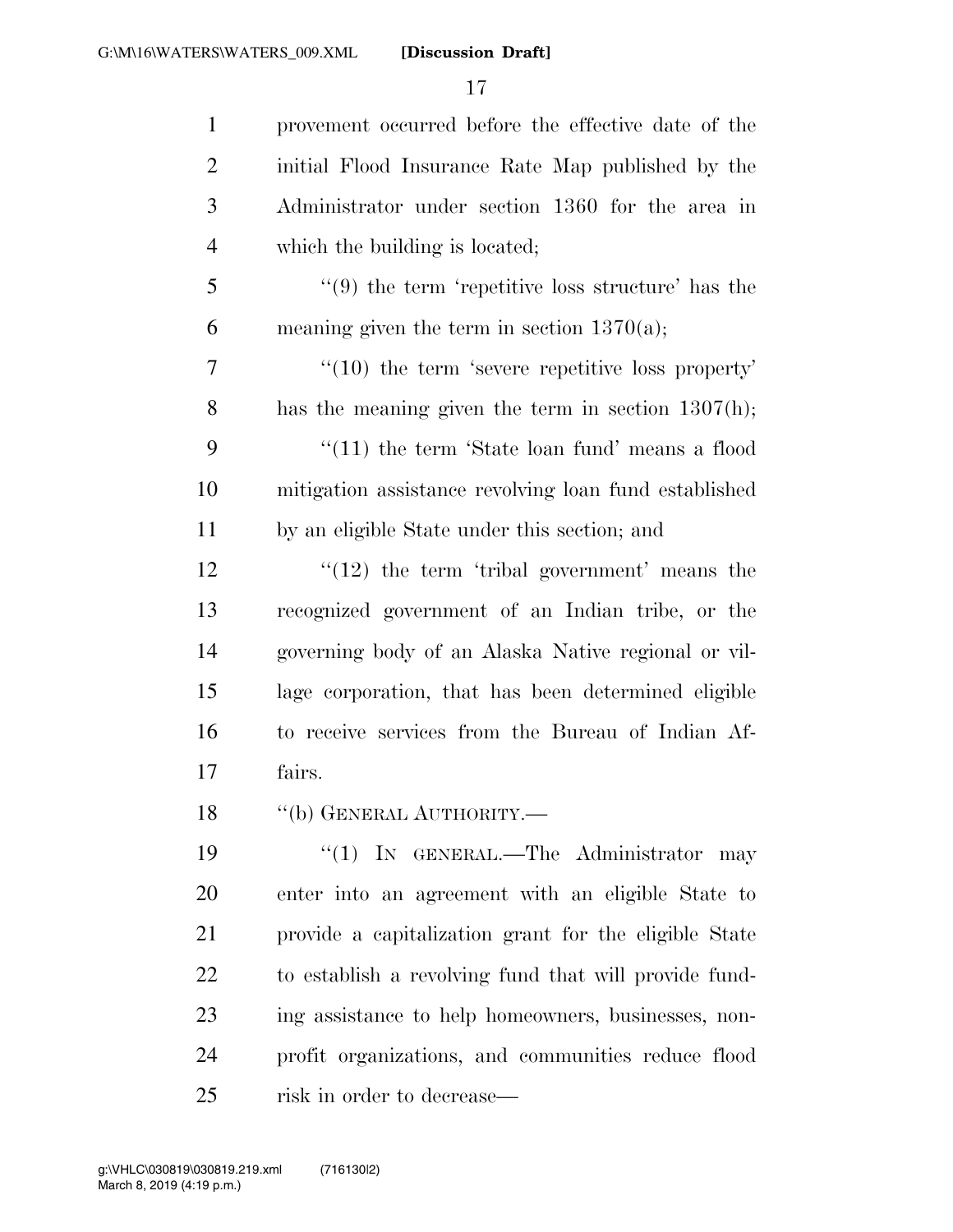| $\mathbf{1}$   | "(A) the loss of life and property;                  |
|----------------|------------------------------------------------------|
| $\overline{2}$ | $\lq\lq$ the cost of flood insurance; and            |
| 3              | $\lq\lq$ <sup>c</sup> (C) Federal disaster payments. |
| $\overline{4}$ | "(2) TIMING OF DEPOSIT AND AGREEMENTS                |
| 5              | FOR DISTRIBUTION OF FUNDS.                           |
| 6              | "(A) IN GENERAL.—Not later than the                  |
| 7              | last day of the fiscal year following the fiscal     |
| 8              | year in which a capitalization grant is made to      |
| 9              | a participating State under paragraph (1), the       |
| 10             | participating State shall—                           |
| 11             | "(i) deposit the grant in the State                  |
| 12             | loan fund of the State; and                          |
| 13             | "(ii) enter into one or more binding                 |
| 14             | agreements that provide for the State to             |
| 15             | distribute the grant funds for purposes au-          |
| 16             | thorized under subsection (c) such that—             |
| 17             | $\lq(1)$ in the case of the initial                  |
| 18             | grant made under this section to a                   |
| 19             | State, not less than 75 percent of the               |
| 20             | amount of the grant funds shall be                   |
| 21             | distributed before the expiration of                 |
| 22             | the 24-month period beginning upon                   |
| 23             | deposit of such funds in the State                   |
| 24             | loan fund of the State; and                          |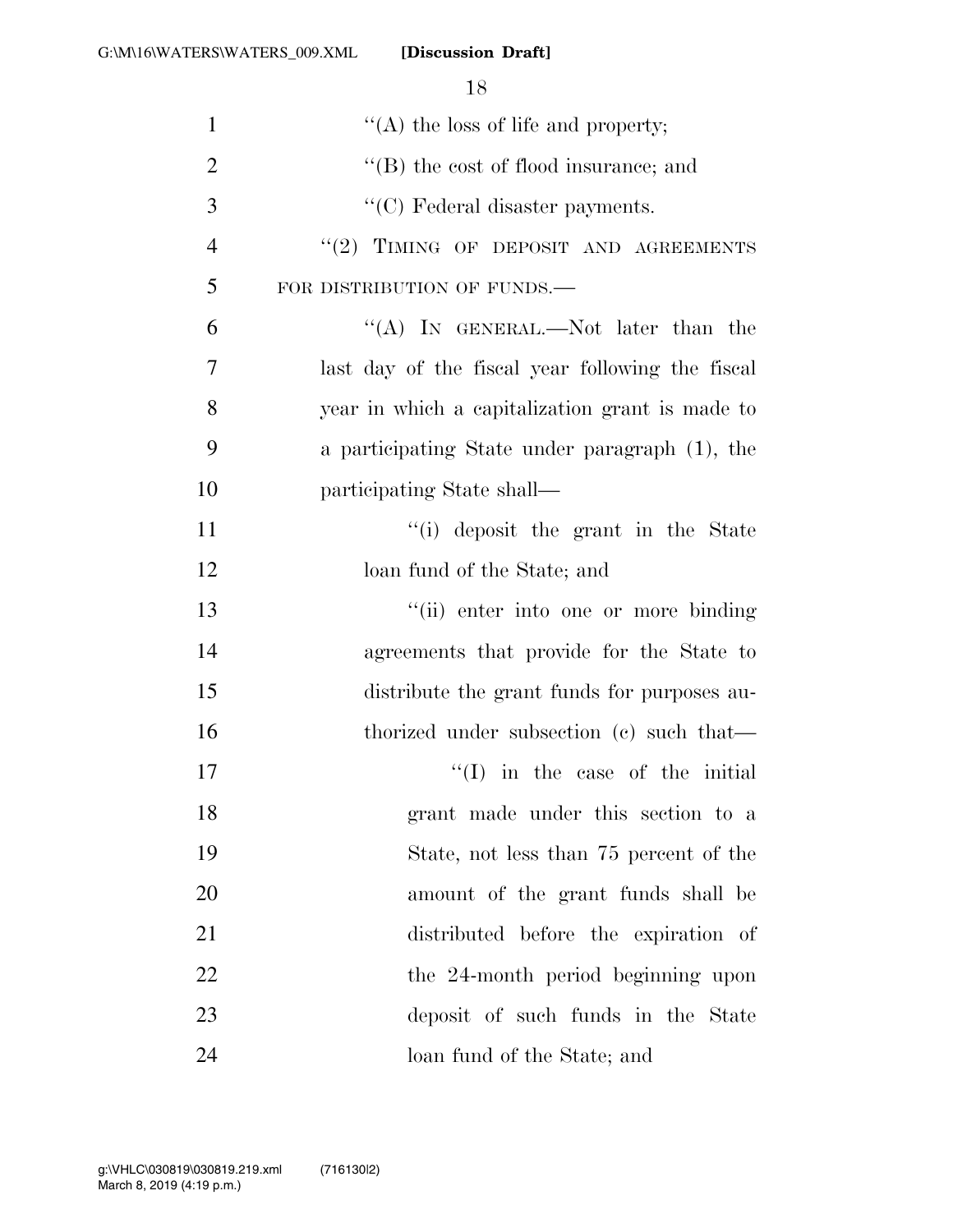| $\mathbf{1}$   | $\lq\lq$ (II) in the case of any subse-           |
|----------------|---------------------------------------------------|
| $\overline{2}$ | quent grant made under this section               |
| 3              | to a State, not less than 90 percent of           |
| $\overline{4}$ | the amount of the grant funds made                |
| 5              | under the capitalization grant shall be           |
| 6              | distributed before the expiration of              |
| $\overline{7}$ | the 12-month period beginning upon                |
| 8              | deposit of such funds in the State                |
| 9              | loan fund of the State.                           |
| 10             | "(B) NONCOMPLIANCE.—Except as pro-                |
| 11             | vided in subparagraph $(C)$ , if a participating  |
| 12             | State does not comply with subparagraph $(A)$     |
| 13             | with respect to a grant, the Administrator shall  |
| 14             | reallocate the grant in accordance with para-     |
| 15             | graph $(3)(B)$ .                                  |
| 16             | "(C) EXCEPTION.—The Administrator                 |
| 17             | may not reallocate any funds under subpara-       |
| 18             | graph (B) to a participating State that violated  |
| 19             | subparagraph (A) with respect to a grant made     |
| 20             | during the same fiscal year in which the funds    |
| 21             | to be reallocated were originally made available. |
| <u>22</u>      | $\lq(3)$ ALLOCATION.—                             |
| 23             | "(A) IN GENERAL.—The Administrator                |
| 24             | shall allocate amounts made available to carry    |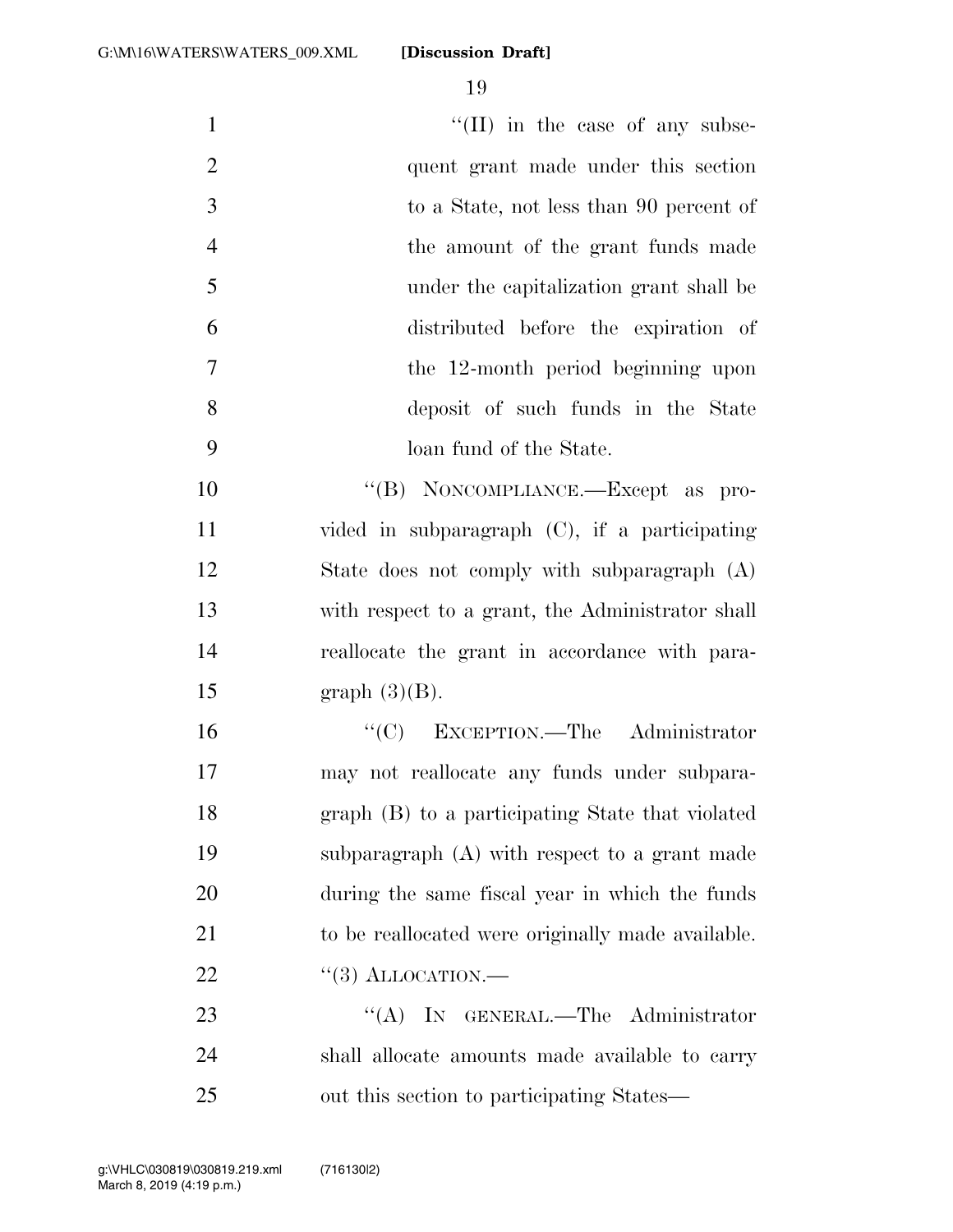| $\mathbf{1}$   | "(i) for the participating States to de-       |
|----------------|------------------------------------------------|
| $\overline{2}$ | posit in the State loan funds established by   |
| 3              | the participating States; and                  |
| $\overline{4}$ | "(ii) except as provided in paragraph          |
| 5              | $(6)$ , in accordance with the requirements    |
| 6              | described in subparagraph (B).                 |
| 7              | "(B) REQUIREMENTS.—The requirements            |
| 8              | described in this subparagraph are as follows: |
| 9              | "(i) Fifty percent of the total amount         |
| 10             | made available under subparagraph (A)          |
| 11             | shall be allocated so that each partici-       |
| 12             | pating State receives the percentage           |
| 13             | amount that is obtained by dividing the        |
| 14             | number of properties that were insured         |
| 15             | under the national flood insurance pro-        |
| 16             | gram in that State in the fiscal year pre-     |
| 17             | eeding the fiscal year in which the amount     |
| 18             | is allocated by the total number of prop-      |
| 19             | erties that were insured under the national    |
| 20             | flood insurance program in the fiscal year     |
| 21             | preceding the fiscal year in which the         |
| 22             | amount is allocated.                           |
| 23             | "(ii) Fifty percent of the total amount        |
| 24             | made available under subparagraph (A)          |
| 25             | shall be allocated so that each partici-       |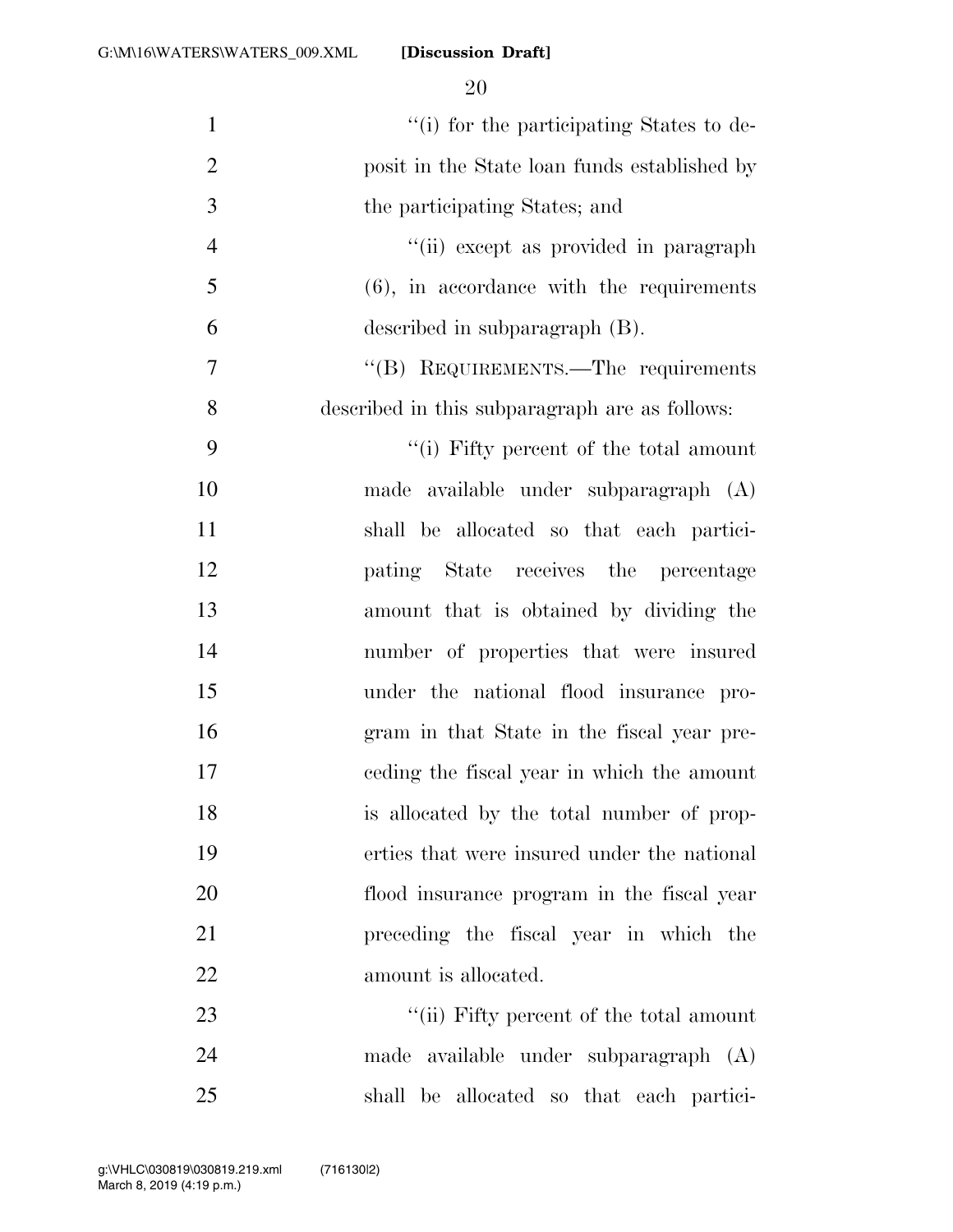| $\mathbf{1}$   | pating State receives a percentage of funds      |
|----------------|--------------------------------------------------|
| $\overline{2}$ | that is equal to the product obtained under      |
| 3              | clause $(iii)(IV)$ with respect to that partici- |
| $\overline{4}$ | pating State after following the procedures      |
| 5              | described in clause (iii).                       |
| 6              | "(iii) The procedures described in this          |
| 7              | clause are as follows:                           |
| 8              | "(I) Divide the total amount col-                |
| 9              | lected in premiums for properties in-            |
| 10             | sured under the national flood insur-            |
| 11             | ance program in each participating               |
| 12             | State during the previous fiscal year            |
| 13             | by the number of properties insured              |
| 14             | under the national flood insurance               |
| 15             | program in that State for that fiscal            |
| 16             | year.                                            |
| 17             | "(II) Add together each quotient                 |
| 18             | obtained under subclause (I).                    |
| 19             | "(III) For each participating                    |
| 20             | State, divide the quotient obtained              |
| 21             | under subclause (I) with respect to              |
| 22             | that State by the sum obtained under             |
| 23             | subclause $(II)$ .                               |
| 24             | $``(IV)$ For each participating                  |
| 25             | State, multiply the amount that is 50            |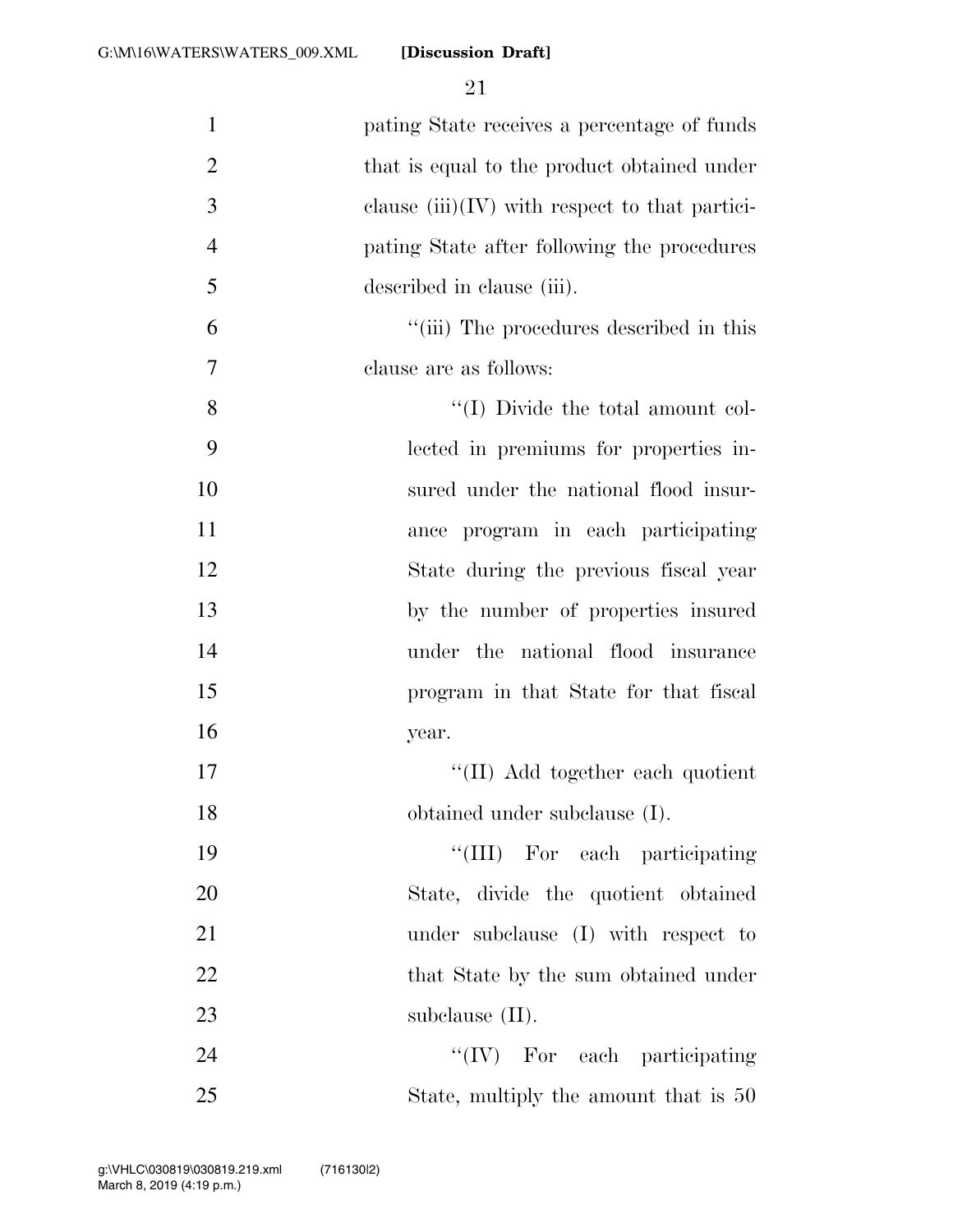**percent** of the total amount made available under subparagraph (A) by 3 the quotient obtained under subclause (III). 5 "(4) NO REVOLVING FUND REQUIRED.— 6 "(A) IN GENERAL.—Notwithstanding any other provision of this section, and subject to subparagraph (B), a participating State that receives less than \$4,000,000 under paragraph (3)(B) in a fiscal year may distribute the funds directly in the form of grants or technical as- sistance for a purpose described in subsection 13 (c)(2), without regard to whether the State has established a State loan fund. 15 "(B) STATE MATCHING.—A participating State that exercises the authority under sub- paragraph (A) in a fiscal year shall provide matching funds from non-Federal sources in an amount that is equal to 15 percent of the amount that the State receives under paragraph (3)(B) in that fiscal year for purposes described 22 in subparagraph (A). 23 "(5) ALLOCATION OF REMAINING FUNDS.

 After allocating amounts made available to carry out this section for a fiscal year in accordance with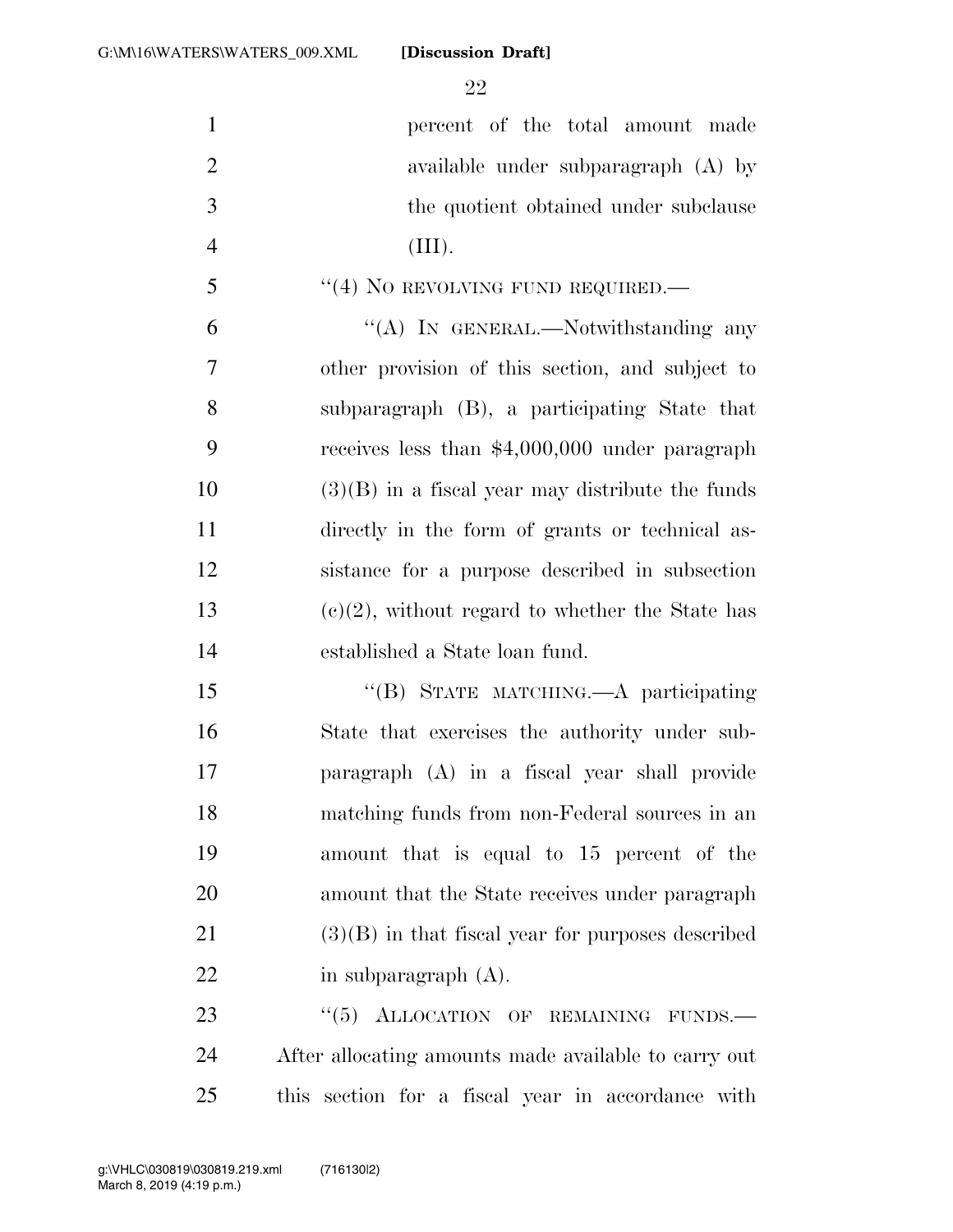| $\mathbf{1}$   | paragraph (3), the Administrator shall allocate any     |
|----------------|---------------------------------------------------------|
| $\overline{2}$ | remaining amounts made available for that fiscal        |
| 3              | year to participating States, using the procedures      |
| $\overline{4}$ | described in clauses (i) through (iii) of paragraph     |
| 5              | (3)(B).                                                 |
| 6              | "(6) ALLOCATION FOR TRIBAL GOVERNMENTS                  |
| $\overline{7}$ | AND INSULAR AREAS.—The Administrator shall re-          |
| 8              | serve not less than 5.0 percent of the amount made      |
| 9              | available to carry out this section in a fiscal year to |
| 10             | enter into grant agreements with tribal governments     |
| 11             | and insular areas, with the grant funds to be distrib-  |
| 12             | uted-                                                   |
| 13             | $\lq\lq$ according to criteria established by           |
| 14             | the Administrator; and                                  |
| 15             | $\lq\lq$ for a purpose described in subsection          |
| 16             | (c)(2).                                                 |
| 17             | "(7) ADMINISTRATIVE COSTS; TECHNICAL AS-                |
| 18             | SISTANCE.—The Administrator shall reserve not           |
| 19             | more than 2.5 percent of the amount made available      |
| 20             | to carry out this section in a fiscal year—             |
| 21             | $\lq\lq$ for administrative costs incurred in           |
| 22             | carrying out this section; and                          |
| 23             | $\lq\lq (B)$ to provide technical assistance to re-     |
| 24             | cipients of grants under this section.                  |
| 25             | $``$ (c) USE OF FUNDS.—                                 |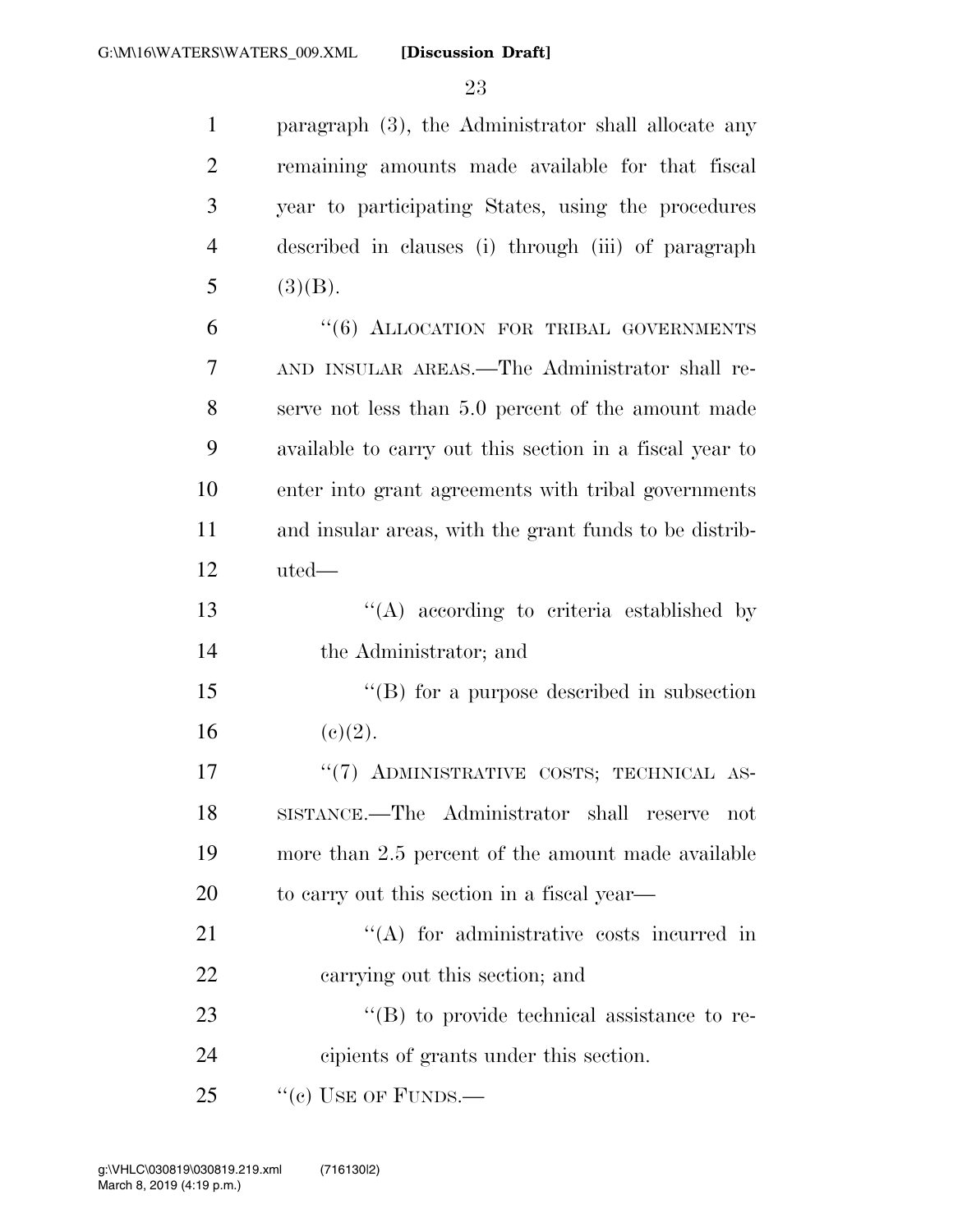| $\mathbf{1}$   | "(1) IN GENERAL.—Amounts deposited in a               |
|----------------|-------------------------------------------------------|
| $\overline{2}$ | State loan fund, including repayments of loans made   |
| 3              | from the fund and interest earned on the amounts      |
| $\overline{4}$ | in the fund, shall be used—                           |
| 5              | "(A) consistent with paragraphs $(2)$ and             |
| 6              | $(3)$ and subsection $(g)$ , to provide financial as- |
| 7              | sistance for-                                         |
| $8\,$          | "(i) homeowners, businesses, and non-                 |
| 9              | profit organizations that are eligible to             |
| 10             | participate in the national flood insurance           |
| 11             | program; and                                          |
| 12             | "(ii) any local government that par-                  |
| 13             | ticipates in the national flood insurance             |
| 14             | program;                                              |
| 15             | $\lq\lq (B)$ as a source of revenue and security      |
| 16             | for leveraged loans, the proceeds of which shall      |
| 17             | be deposited in the State loan fund; or               |
| 18             | $\lq\lq$ (C) for the sale of bonds as security for    |
| 19             | payment of the principal and interest on rev-         |
| 20             | enue or general obligation bonds issued by the        |
| 21             | participating State to provide matching funds         |
| 22             | under subsection $(g)$ , if the proceeds from the     |
| 23             | sale of the bonds are deposited in the State          |
| 24             | loan fund.                                            |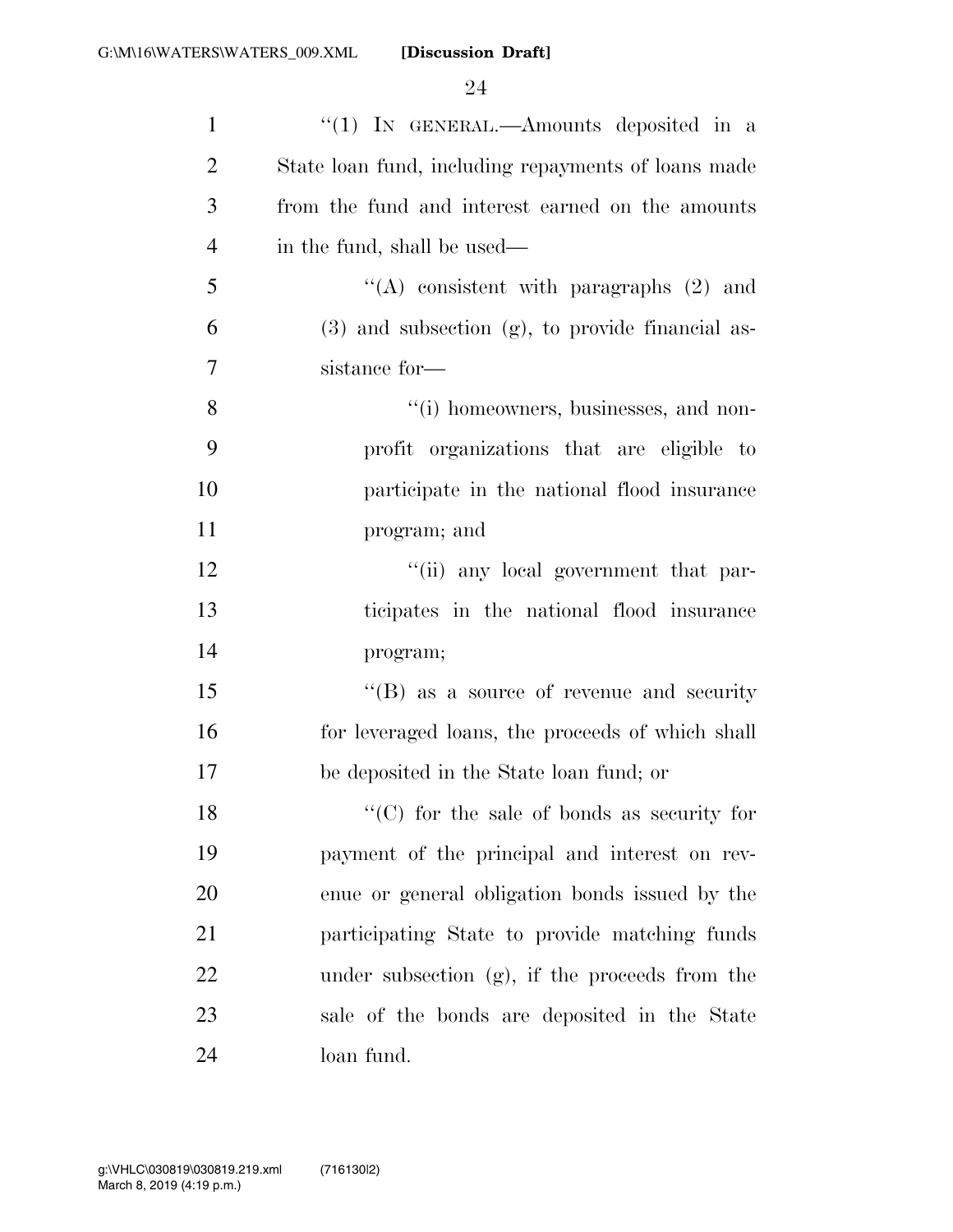| 1              | "(2) PURPOSES.— $A$ recipient of financial as-         |
|----------------|--------------------------------------------------------|
| $\overline{2}$ | sistance provided through amounts from a State         |
| 3              | loan fund—                                             |
| $\overline{4}$ | $\lq\lq (\mathrm{A})$ shall use the amounts to reduce— |
| 5              | $``(i)$ flood risk; or                                 |
| 6              | "(ii) potential flood claims submitted                 |
| 7              | under the national flood insurance pro-                |
| 8              | gram;                                                  |
| 9              | $\lq\lq$ Shall use the amounts in a cost-effec-        |
| 10             | tive manner under requirements established by          |
| 11             | the State, which may require an applicant for          |
| 12             | financial assistance to submit any information         |
| 13             | that the State considers relevant or necessary         |
| 14             | before the date on which the applicant receives        |
| 15             | the assistance;                                        |
| 16             | $\cdot$ (C) shall use the amounts for projects         |
| 17             | $that-$                                                |
| 18             | "(i) meet design and construction                      |
| 19             | standards established by the Adminis-                  |
| 20             | trator;                                                |
| 21             | "(ii) are located in communities                       |
| 22             | $that-$                                                |
| 23             | $\lq\lq$ participate in the national                   |
| 24             | flood insurance program; and                           |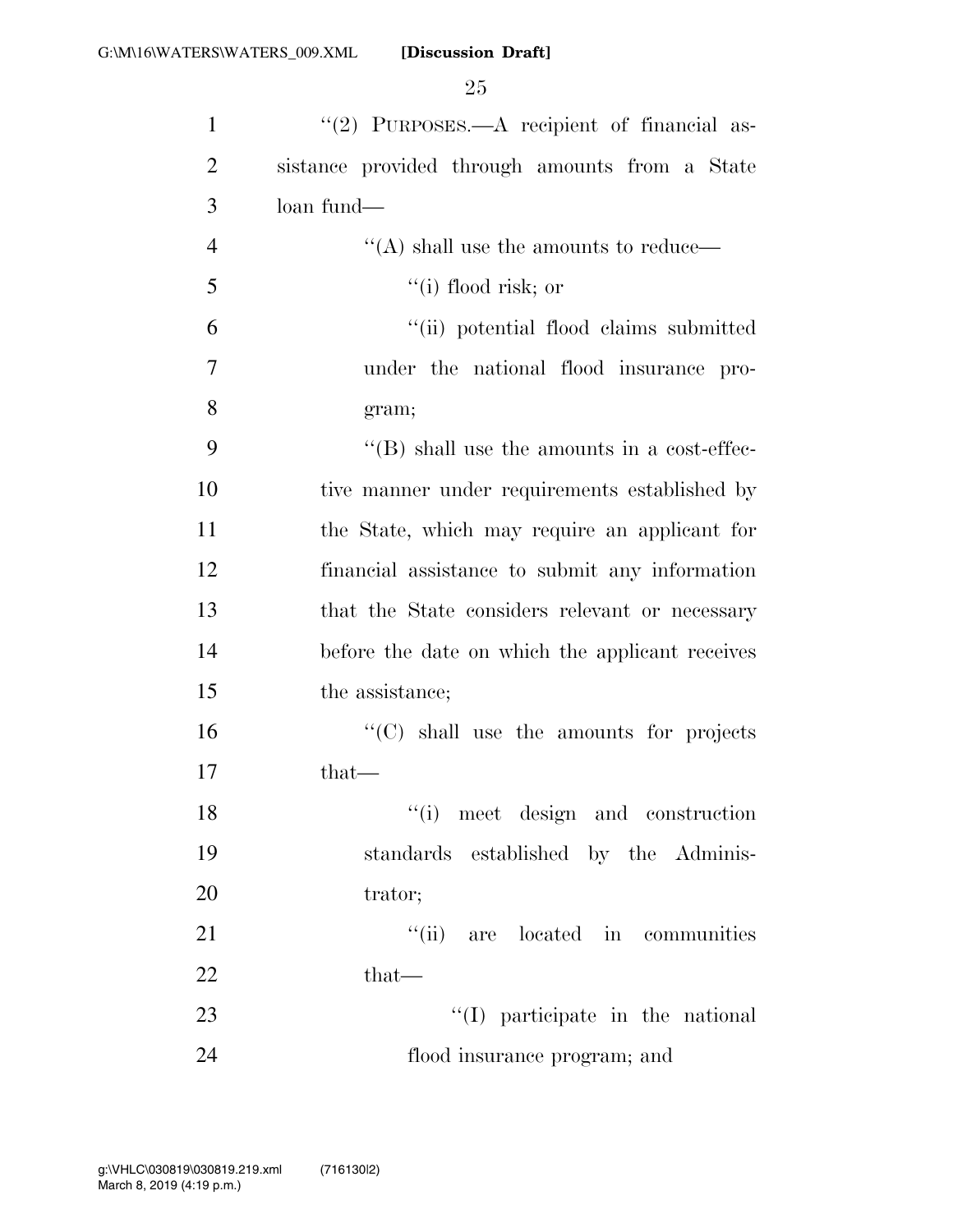| $\mathbf{1}$   | "(II) have developed a State,                  |
|----------------|------------------------------------------------|
| $\overline{2}$ | local, or tribal government hazard             |
| 3              | mitigation plan that has been ap-              |
| $\overline{4}$ | proved by the Administrator under              |
| 5              | section $1366$ ;                               |
| 6              | $``(iii)(I)$ address a repetitive loss         |
| $\overline{7}$ | structure or a severe repetitive loss prop-    |
| 8              | erty; or                                       |
| 9              | $\lq\lq$ (II) address flood risk in the 500-   |
| 10             | year floodplain, areas of residual flood risk, |
| 11             | or other areas of potential flood risk, as     |
| 12             | identified by the Administrator; and           |
| 13             | "(iv) address current risk and antici-         |
| 14             | pate future risk, such as sea-level rise;      |
| 15             | $\lq\lq$ (D) may use the amounts—              |
| 16             | $``(i)$ for projects relating to-              |
| 17             | $\lq\lq$ structural elevation;                 |
| 18             | "(II) floodproofing;                           |
| 19             | "(III) the relocation or removal               |
| 20             | of buildings from the 100-year flood-          |
| 21             | plain or other areas of flood risk, in-        |
| 22             | cluding the acquisition of properties          |
| 23             | for such a purpose;                            |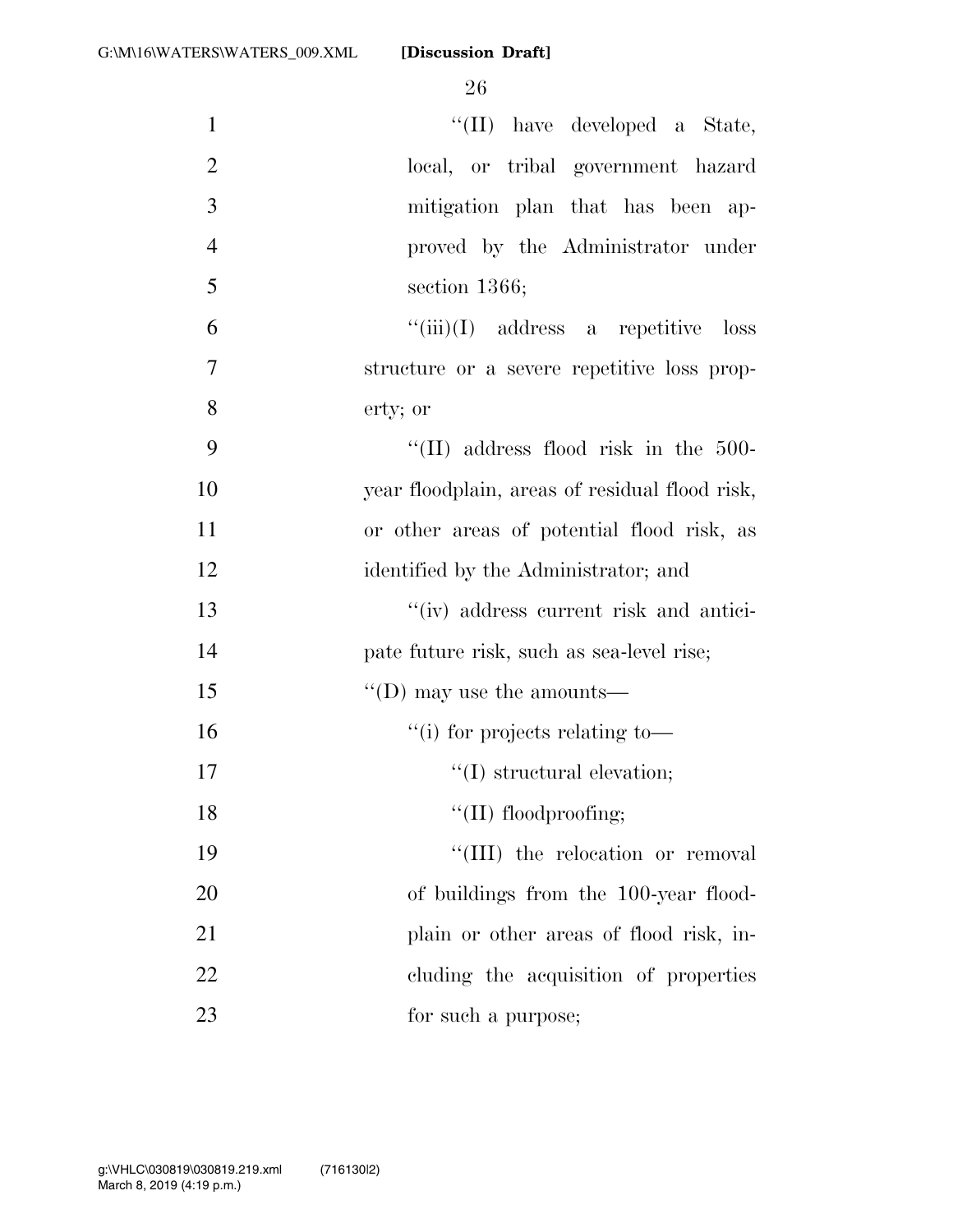| $\mathbf{1}$   | $\lq\lq (IV)$ environmental restoration       |
|----------------|-----------------------------------------------|
| $\overline{2}$ | activities that directly reduce flood         |
| 3              | risk;                                         |
| $\overline{4}$ | "(V) any eligible activity de-                |
| 5              | scribed in subparagraphs (A) through          |
| 6              | (G) of section $1366(c)(3)$ ; or              |
| 7              | "(VI) other activities determined             |
| 8              | appropriate by the Administrator;             |
| 9              | "(ii) with respect to a project de-           |
| 10             | scribed in clause (i), only for expenditures  |
| 11             | directly related to a project described in    |
| 12             | that clause, including expenditures for       |
| 13             | planning, design, and associated pre-con-     |
| 14             | struction activities; and                     |
| 15             | "(iii) to acquire, for the purposes of        |
| 16             | permanent protection, land, buildings, or a   |
| 17             | conservation easement from a willing seller   |
| 18             | or grantor;                                   |
| 19             | "(E) may not use the amounts—                 |
| 20             | "(i) to construct buildings or expand         |
| 21             | existing buildings unless the activity is for |
| 22             | the purpose of flood mitigation;              |
| 23             | "(ii) to improve any structure, unless        |
| 24             | the recipient has obtained flood insurance    |
| 25             | coverage in an amount at least equal to the   |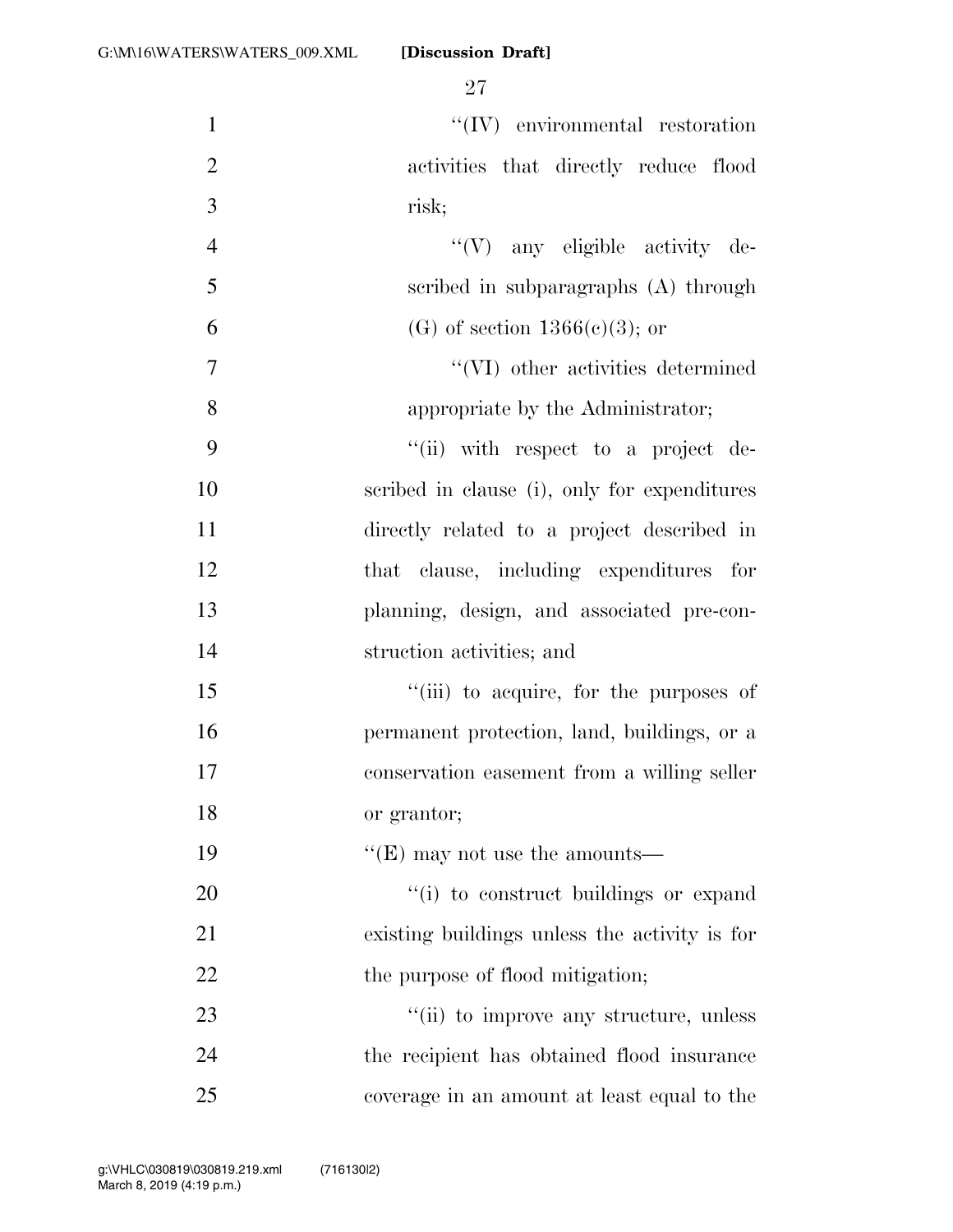lesser of the eligible project costs or the maximum insurable limit for the structure under the national flood insurance pro- gram coverage for the structure, which coverage shall be maintained for the useful life of the structure; ''(iii) to improve a residential property with an appraised value that is not less than 125 percent of the limitation on the maximum original principal obligation of a conventional mortgage that may be pur- chased by the Federal National Mortgage Association or the Federal Home Loan Mortgage Corporation in the area in which the property is located, as established 16 under section  $302(b)(2)$  of the Federal Na- tional Mortgage Association Charter Act 18 (12 U.S.C. 1717(b)(2)) and section 305(a)(2) of the Federal Home Loan Mortgage Corporation Act (12 U.S.C.  $1454(a)(2)$ ; 22 ''(iv) for the direct benefit of a home-owner if the annual household adjusted

 gross income of the homeowner during the previous fiscal year was not less than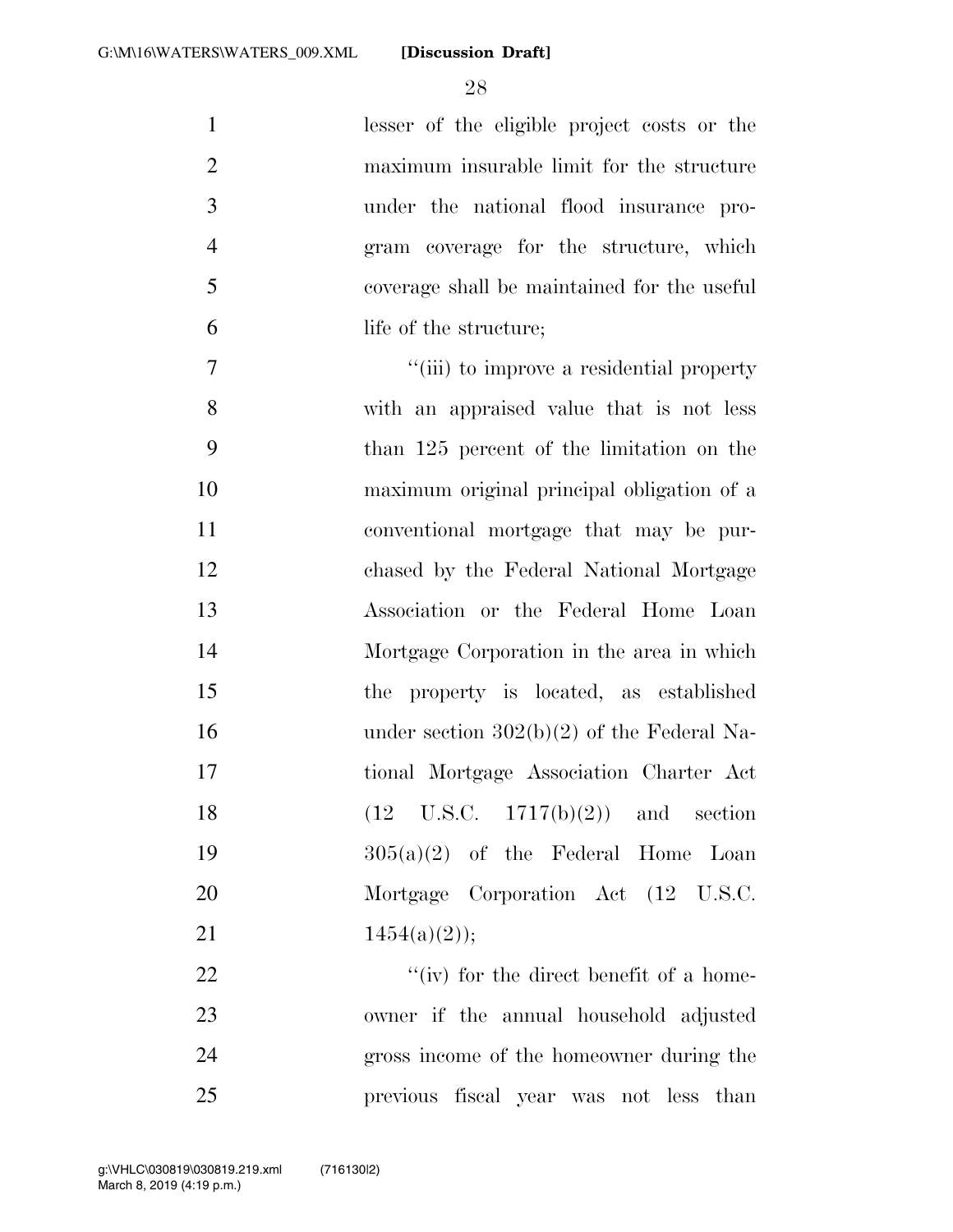| $\mathbf{1}$   | $$200,000$ , as annually adjusted by the Ad-           |
|----------------|--------------------------------------------------------|
| $\overline{2}$ | ministrator to reflect changes in the Con-             |
| 3              | sumer Price Index for All Urban Con-                   |
| $\overline{4}$ | sumers, as published by the Bureau of                  |
| 5              | Labor Statistics of the Department of                  |
| 6              | Labor and rounded to the nearest $$25$ ; or            |
| 7              | $f'(v)$ to acquire real property or an in-             |
| 8              | terest in real property unless the property            |
| 9              | is purchased from a willing seller; and                |
| 10             | "(F) shall, in the use of such amounts,                |
| 11             | give priority to the maximum extent practicable        |
| 12             | to projects that assist low-income homeowners          |
| 13             | and low-income geographical areas.                     |
| 14             | "(d) INTENDED USE PLANS.—                              |
| 15             | " $(1)$ IN GENERAL.—After providing the oppor-         |
| 16             | tunity for public review and comment, each partici-    |
| 17             | pating State shall annually prepare a plan that iden-  |
| 18             | tifies, for the year following the date of issuance of |
| 19             | the intended use plan, the intended uses of the        |
| 20             | amounts available in the State loan fund of the par-   |
| 21             | ticipating State.                                      |
| 22             | "(2) CONSULTATION DURING PREPARATION.-                 |
| 23             | Each participating State, in preparing an intended     |
| 24             | use plan, shall ensure that the State agency with      |
| 25             | primary responsibility for floodplain management—      |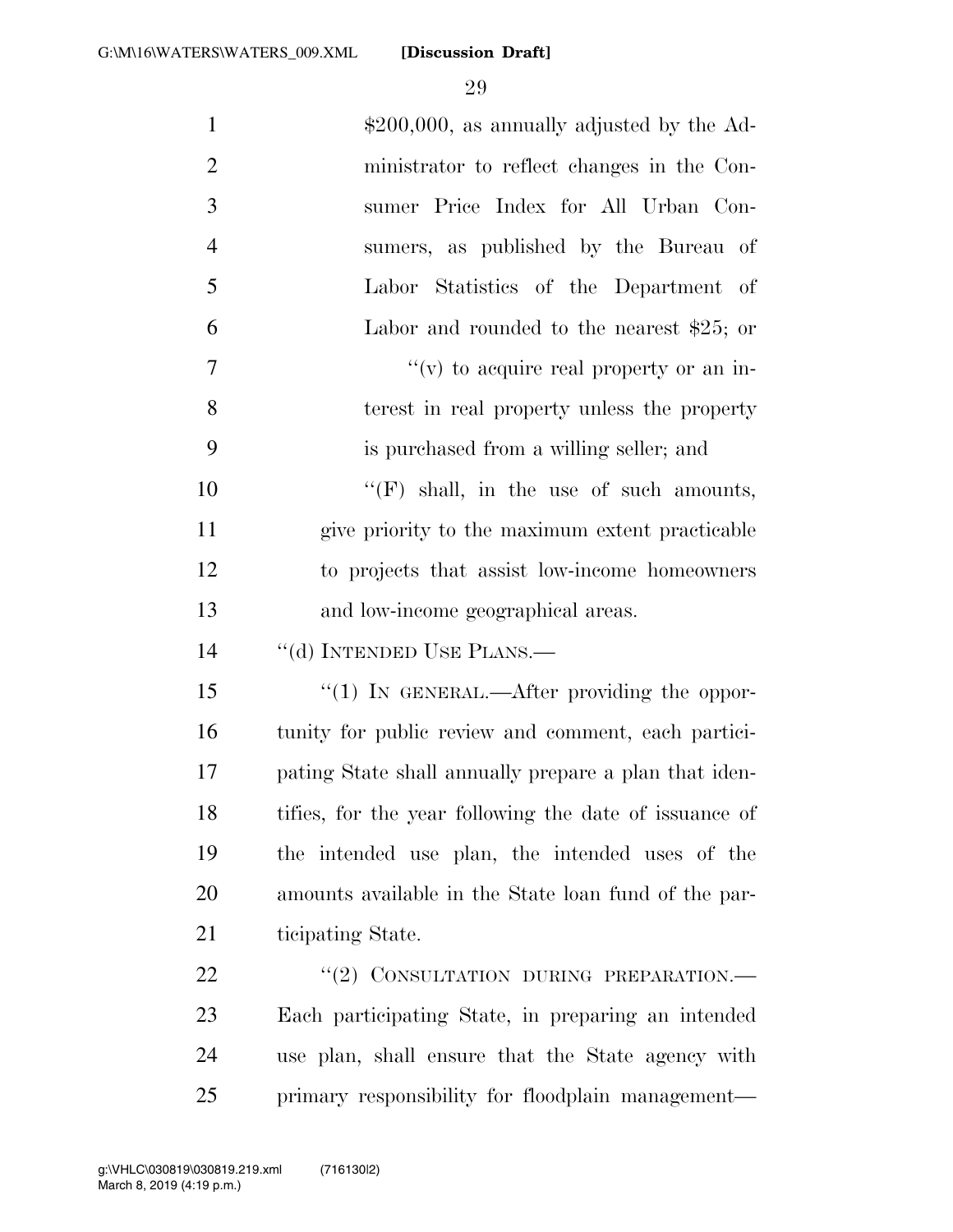| $\mathbf{1}$   | "(A) provides oversight with respect to the      |
|----------------|--------------------------------------------------|
| $\overline{2}$ | preparation of the intended use plan; and        |
| 3              | "(B) consults with any other appropriate         |
| $\overline{4}$ | State agency, including agencies responsible for |
| 5              | coastal and environmental management.            |
| 6              | "(3) CONTENTS.—A participating State shall,      |
| 7              | in each intended use plan—                       |
| 8              | $\lq\lq$ include —                               |
| 9              | "(i) an explanation of the mitigation            |
| 10             | and resiliency benefits the State intends to     |
| 11             | achieve, including by—                           |
| 12             | "(I) reducing future damage and                  |
| 13             | loss associated with flooding;                   |
| 14             | "(II) reducing the number of se-                 |
| 15             | vere repetitive loss properties and re-          |
| 16             | petitive loss structures in the State;           |
| 17             | "(III) decreasing the number of                  |
| 18             | flood insurance claims in the State;             |
| 19             | and                                              |
| 20             | $\lq\lq$ (IV) increasing the rating under        |
| 21             | the Community Rating System for                  |
| 22             | communities in the State;                        |
| 23             | "(ii) information with respect to the            |
| 24             | availability of, and the application process     |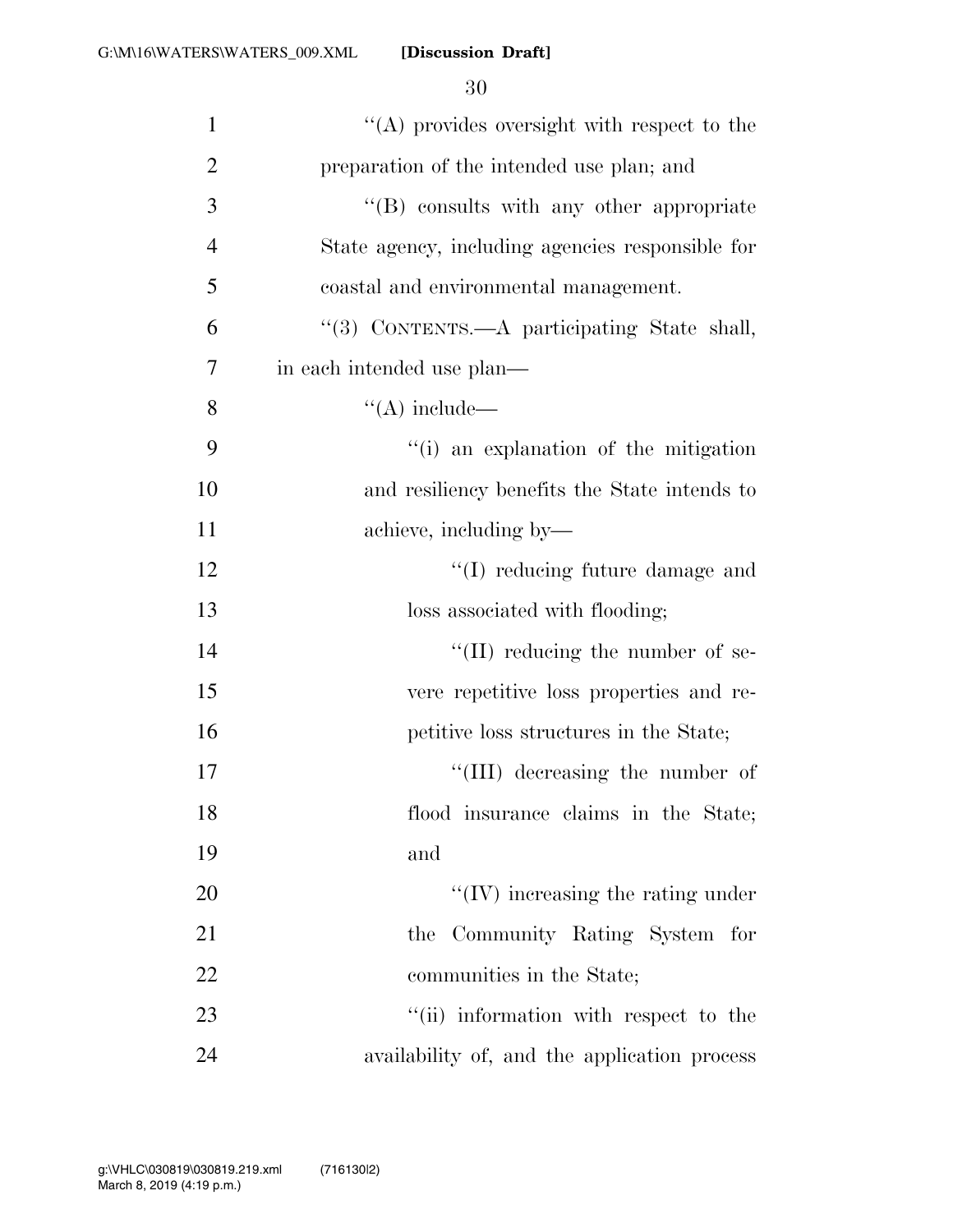| $\mathbf{1}$   | for receiving, financial assistance from the      |
|----------------|---------------------------------------------------|
| $\overline{2}$ | State loan fund of the State;                     |
| 3              | "(iii) the criteria and methods estab-            |
| $\overline{4}$ | lished for the distribution of amounts from       |
| 5              | the State loan fund of the State;                 |
| 6              | "(iv) the amount of financial assist-             |
| 7              | ance that the State anticipates allocating        |
| 8              | $to-$                                             |
| 9              | "(I) local government projects;                   |
| 10             | and                                               |
| 11             | "(II) projects for homeowners,                    |
| 12             | business, or nonprofit organizations;             |
| 13             | $f'(v)$ the expected terms of the assist-         |
| 14             | ance provided under clause (iv); and              |
| 15             | $\lq\lq$ (vi) a description of the financial sta- |
| 16             | tus of the State loan fund and the short-         |
| 17             | term and long-term goals of the State loan        |
| 18             | fund; and                                         |
| 19             | "(B) provide, to the maximum extent prac-         |
| 20             | ticable, that priority for the use of amounts     |
| 21             | from the State loan fund shall be given to        |
| 22             | projects that—                                    |
| 23             | "(i) address severe repetitive loss               |
| 24             | properties and repetitive loss structures;        |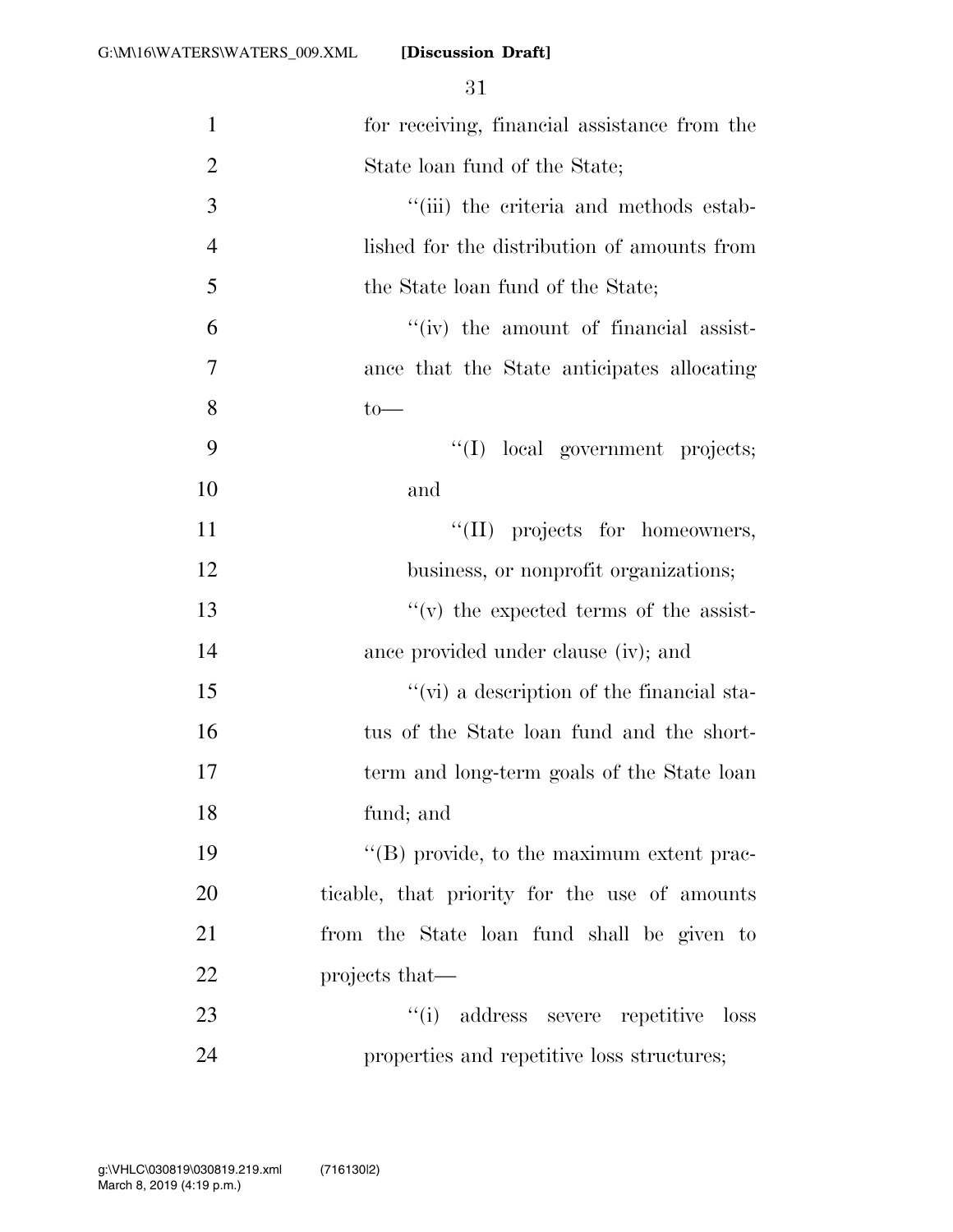| $\mathbf{1}$   | "(ii) assist low-income homeowners                    |
|----------------|-------------------------------------------------------|
| $\overline{2}$ | and low-income geographic areas; and                  |
| 3              | "(iii) address flood risk for pre-FIRM                |
| $\overline{4}$ | buildings.                                            |
| 5              | "(4) PUBLICATION.—Each participating State            |
| 6              | shall publish and periodically update a list of all   |
| 7              | projects receiving funding from the State loan fund   |
| 8              | of the State, which shall include identification of—  |
| 9              | $\lq\lq$ the community in which the project is        |
| 10             | located;                                              |
| 11             | $\lq\lq$ (B) the type and amount of assistance        |
| 12             | provided for each project; and                        |
| 13             | "(C) the expected funding schedule and                |
| 14             | date of completion of each project.                   |
| 15             | "(e) FUND MANAGEMENT.—Amounts in a State loan         |
| 16             | fund shall—                                           |
| 17             | $\lq(1)$ remain available for providing financial as- |
| 18             | sistance under this section until distributed;        |
| 19             | $f'(2)$ if the amounts are not required for imme-     |
| 20             | diate distribution or expenditure, be invested in in- |
| 21             | terest-bearing obligations; and                       |
| 22             | $(3)$ except as provided in subsection (i), in-       |
| 23             | clude only—                                           |
| 24             | $\lq\lq$ amounts received from capitalization         |
| 25             | grants made under this section;                       |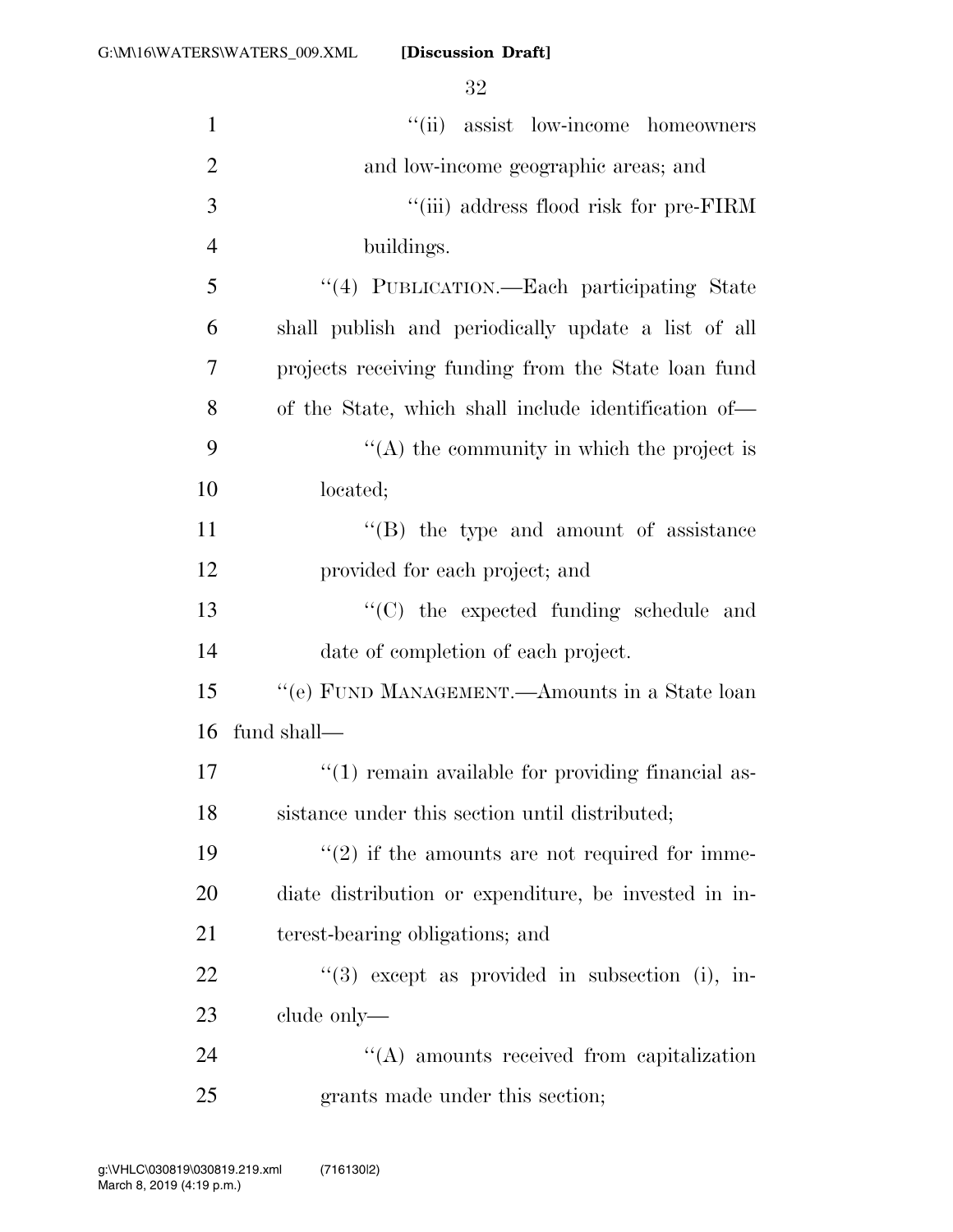| $\mathbf{1}$   | "(B) repayments of loans made from the                |
|----------------|-------------------------------------------------------|
| $\overline{2}$ | fund; and                                             |
| 3              | $\cdot$ (C) interest earned on amounts in the         |
| 4              | fund.                                                 |
| 5              | "(f) MATCHING FUNDS.—                                 |
| 6              | "(1) FULL GRANT.—On or before the date on             |
| 7              | which a participating State receives a capitalization |
| 8              | grant, the State shall deposit into the State loan    |
| 9              | fund of the State, in addition to the amount of the   |
| 10             | capitalization grant, an amount from non-Federal      |
| 11             | sources that is not less than 10 percent of the total |
| 12             | amount of the capitalization grant.                   |
| 13             | "(2) REDUCED GRANT.—Notwithstanding para-             |
| 14             | graph (1), if a State deposits in the State loan fund |
| 15             | of the State in connection a capitalization grant an  |
| 16             | amount from non-Federal sources that is less than     |
| 17             | 10 percent of the total amount of the capitalization  |
| 18             | grant that would otherwise be received by the State,  |
| 19             | the Administrator shall reduce the amount of the      |
| 20             | capitalization grant received by the State to the     |
| 21             | amount that is 10 times the amount so deposited       |
| 22             | and shall allocate such remaining grant amounts       |
| 23             | under subsection $(b)(5)$ together with the amounts   |
| 24             | allocated under such subsection.                      |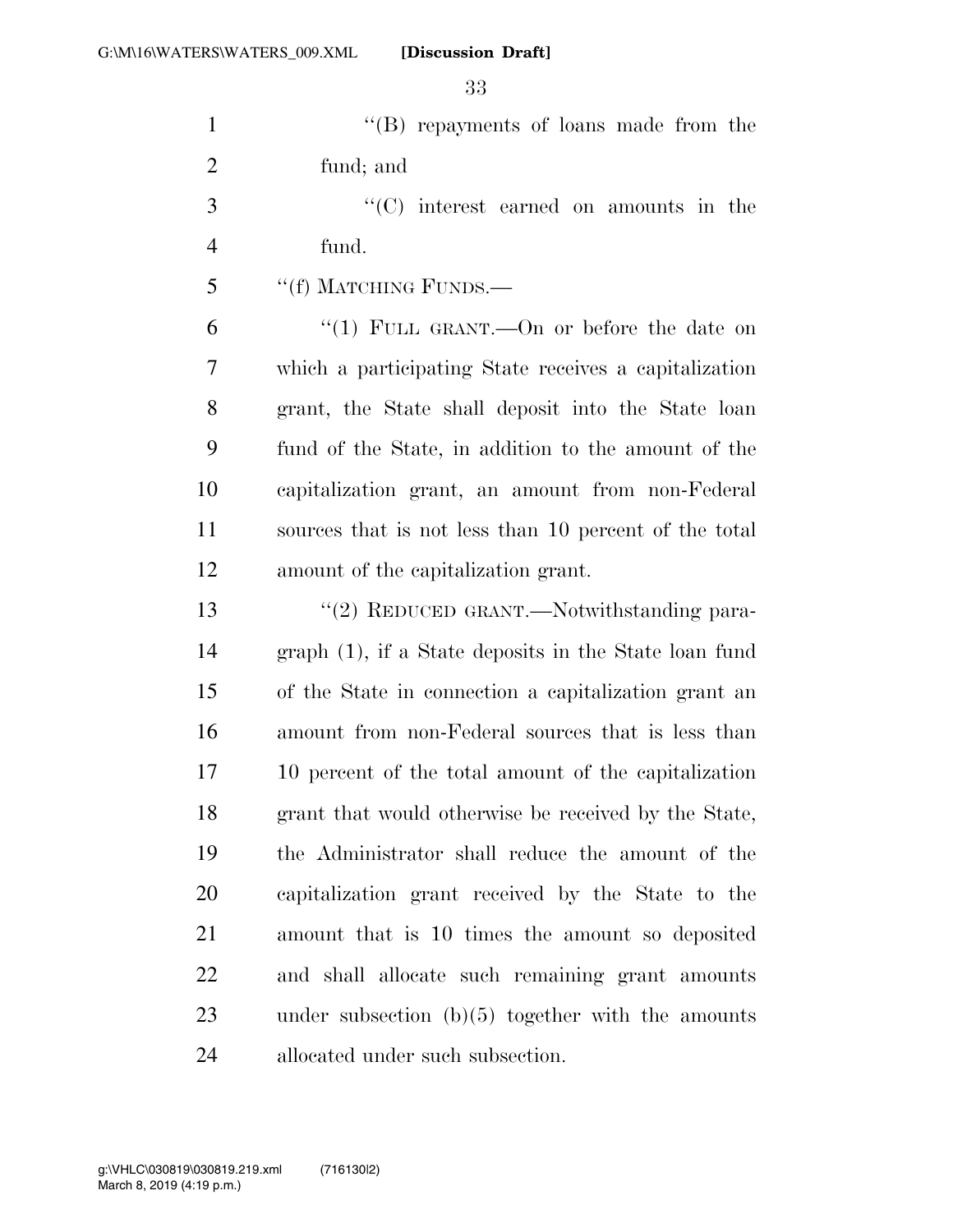''(g) TYPES OF ASSISTANCE.—Unless otherwise pro- hibited by State law, a participating State may use the amounts deposited into a State loan fund under this sec-tion only—

 $\mathfrak{S}$  ''(1) to make a loan, on the condition that  $(4)$  the interest rate for the loan is not more than the market interest rate;

8 ''(B) the recipient of the loan will begin making principal and interest payments on the loan not later than 1 year after the date on which the project for which the loan was made is completed;

 ''(C) the loan will be fully amortized not later than 20 years after the date on which the project for which the loan was made is com- pleted, except that, in the case of a loan made for a project in a low-income geographic area or to a low-income homeowner, the State may pro- vide a longer amortization period for the loan if 20 that longer period—

21 ''(i) ends on a date that is not later 22 than 30 years after the date on which the project is completed; and

24 ''(ii) is not longer than the expected design life of the project;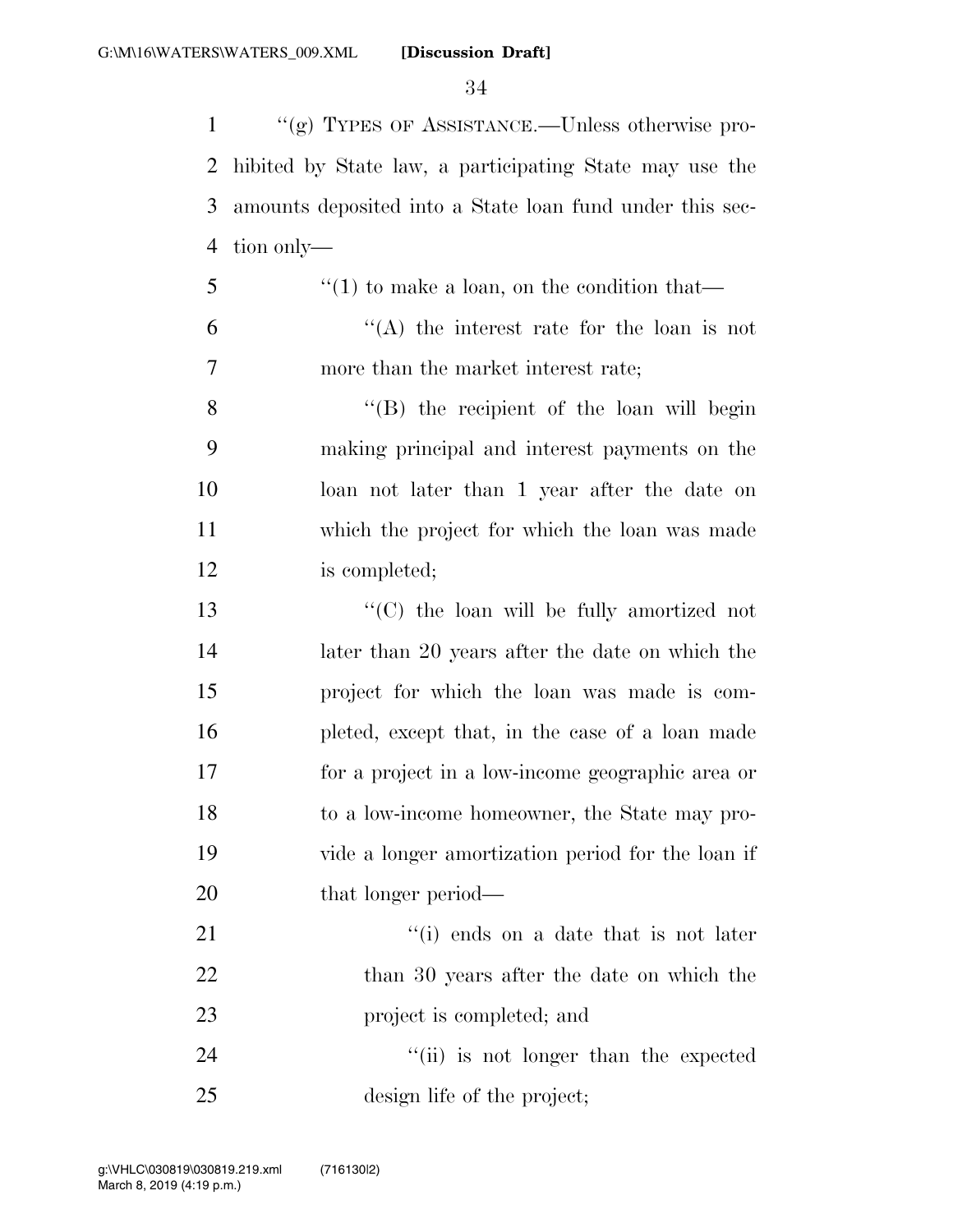| $\mathbf{1}$   | $\lq\lq$ (D) the recipient of the loan dem-                     |
|----------------|-----------------------------------------------------------------|
| $\overline{2}$ | onstrates, based on verified and documented in-                 |
| 3              | formation that, at the time the loan is con-                    |
| $\overline{4}$ | summated, that the recipient has a reasonable                   |
| 5              | ability to repay the loan, according to its terms,              |
| 6              | except that this subparagraph may not be con-                   |
| 7              | strued to authorize any reduction or limitation                 |
| 8              | in efforts to comply with the requirements of                   |
| 9              | subsection $(c)(2)(E)$ (relating to priority for as-            |
| 10             | sistance for low-income homeowners and low-in-                  |
| 11             | come geographical areas); and                                   |
| 12             | $\lq\lq(E)$ payments of principal and interest                  |
| 13             | with respect to the loan will be deposited into                 |
| 14             | the State loan fund;                                            |
| 15             | $f'(2)$ to buy or refinance the debt obligation of              |
| 16             | a local government at an interest rate that is not              |
| 17             | more than the market interest rate;                             |
| 18             | $\lq(3)$ to guarantee, or purchase insurance for, a             |
| 19             | local obligation, the proceeds of which finance<br>$\mathbf{a}$ |
| 20             | project eligible for assistance under this section, if          |
| 21             | the guarantee or purchase, as applicable, would—                |
| 22             | $\lq\lq$ improve credit market access; or                       |
| 23             | $\lq\lq$ reduce the interest rate with respect                  |
| 24             | to the obligation;                                              |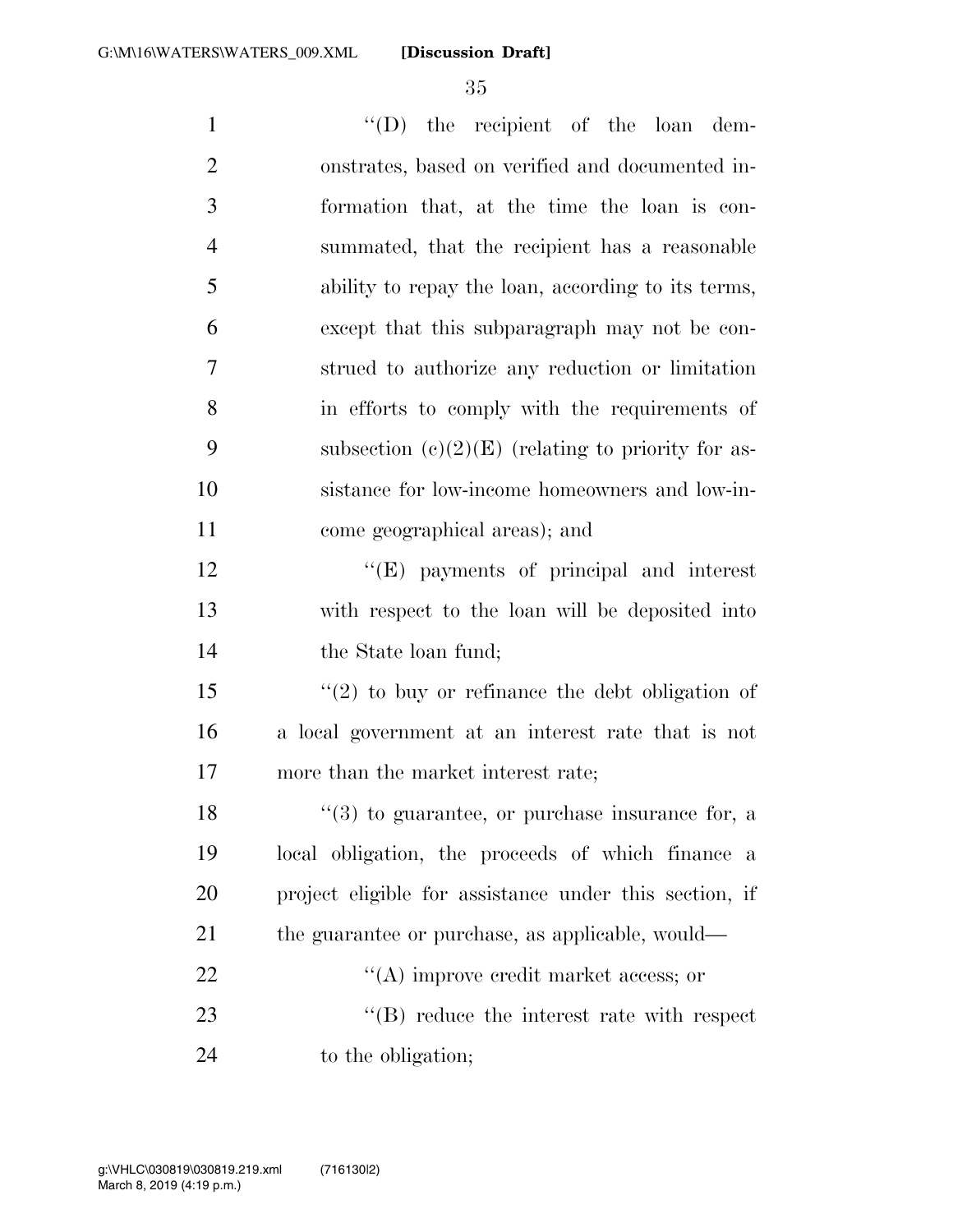$\frac{1}{2}$  1  $\frac{1}{4}$  as a source of revenue or as security for the payment of principal and interest on revenue or general obligation bonds issued by the State if the proceeds of the sale of the bonds will be deposited into the State loan fund; or

 $\frac{6}{5}$  (5) to earn interest on those amounts.

 ''(h) ASSISTANCE FOR LOW-INCOME HOMEOWNERS AND LOW-INCOME GEOGRAPHIC AREAS.—

9 "(1) In GENERAL.—Notwithstanding any other provision of this section, if a participating State uses amounts from a State loan fund to provide financial assistance under subsection (c) in a low-income geo- graphic area or to a low-income homeowner, the State may provide additional subsidization to the re- cipient of the assistance, including forgiveness of the principal of a loan.

17 ''(2) LIMITATION.—For each fiscal year, the total amount of additional subsidization provided by a participating State under paragraph (1) may not exceed 30 percent of the amount of the capitaliza-21 tion grant allocated to the State for that fiscal year. 22 "(i) ADMINISTRATION OF FUND.—

23 "(1) IN GENERAL.—A participating State may combine the financial administration of a State loan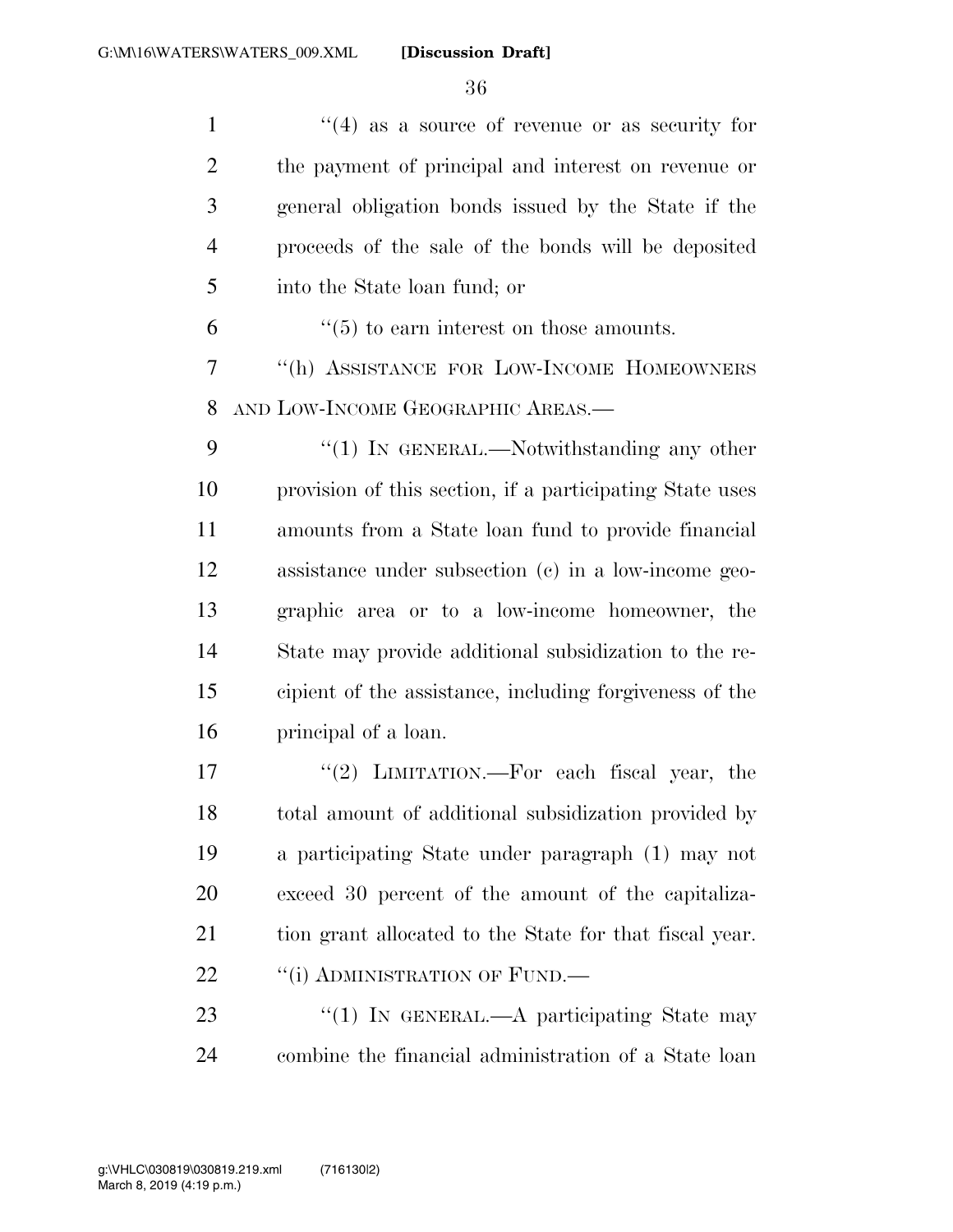| $\mathbf{1}$   | fund with the financial administration of any other |
|----------------|-----------------------------------------------------|
| $\overline{2}$ | revolving fund established by the State if—         |
| 3              | $\lq\lq$ combining the administration of the        |
| $\overline{4}$ | funds would—                                        |
| 5              | "(i) be convenient and avoid adminis-               |
| 6              | trative costs; and                                  |
| $\overline{7}$ | "(ii) not violate the law of the State;             |
| 8              | and                                                 |
| 9              | $\cdot$ (B) the Administrator determines that—      |
| 10             | "(i) amounts obtained from a grant                  |
| 11             | made under this section, amounts obtained           |
| 12             | from the repayment of a loan made from              |
| 13             | a State loan fund, and interest earned on           |
| 14             | amounts in a State loan fund will be—               |
| 15             | ``(I)<br>accounted for separately                   |
| 16             | from amounts from other revolving                   |
| 17             | funds; and                                          |
| 18             | "(II) used only for purposes au-                    |
| 19             | thorized under this section; and                    |
| 20             | "(ii) after consulting with the appro-              |
| 21             | priate State agencies, the authority to es-         |
| 22             | tablish assistance priorities and carry out         |
| 23             | oversight and related activities, other than        |
| 24             | financial administration, with respect to           |
| 25             | flood assistance remains with the State             |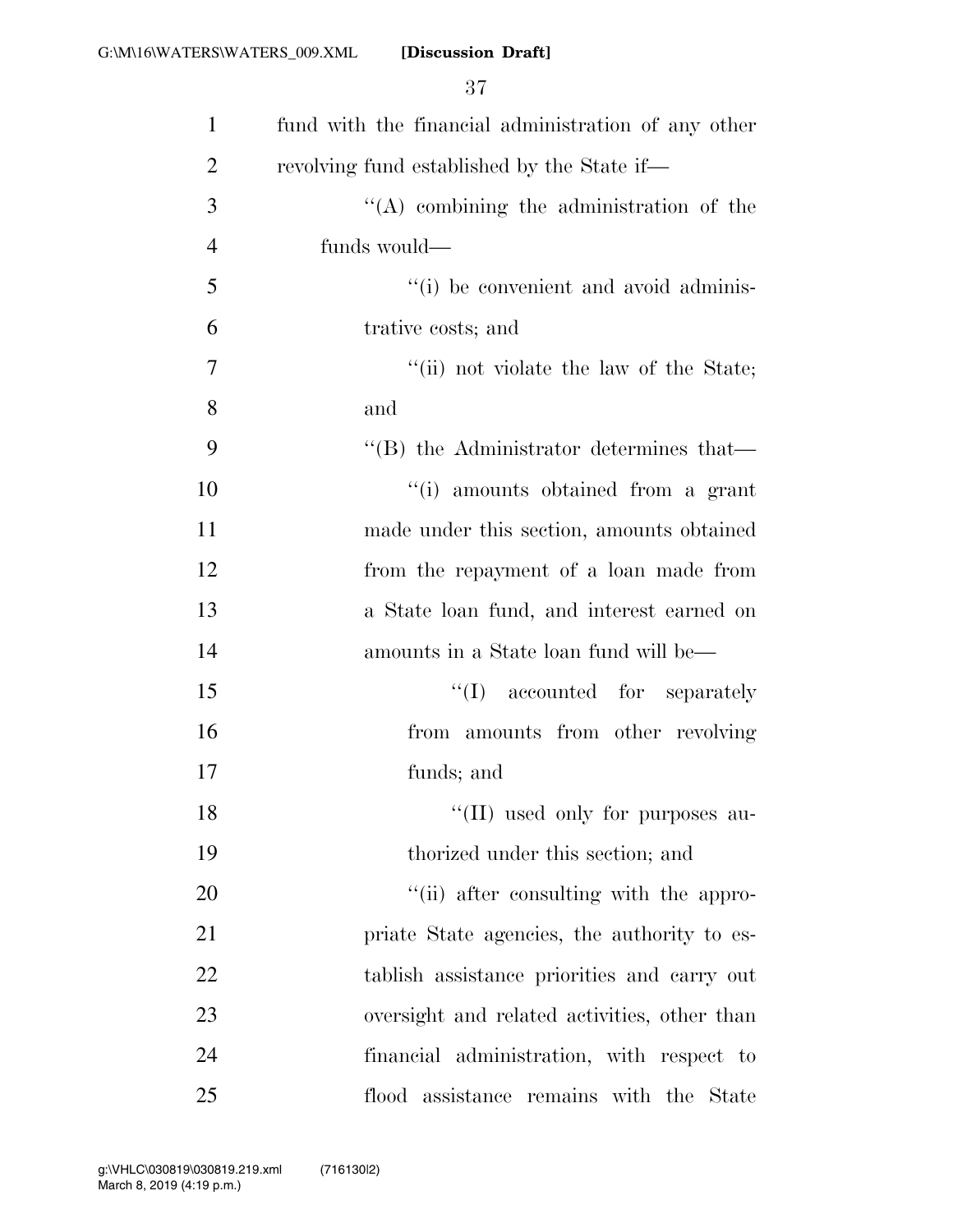| $\mathbf{1}$   | agency with primary responsibility for         |
|----------------|------------------------------------------------|
| $\overline{2}$ | floodplain management.                         |
| 3              | $\cdot\cdot(2)$ ADMINISTRATIVE AND TECHNICAL   |
| $\overline{4}$ | COSTS.                                         |
| 5              | "(A) IN GENERAL.—For each fiscal year, a       |
| 6              | participating State may use the amount de-     |
| 7              | scribed in subparagraph $(B)$ to —             |
| 8              | "(i) pay the reasonable costs of ad-           |
| 9              | ministration of the programs under this        |
| 10             | section, including the recovery of reason-     |
| 11             | able costs incurred in establishing a State    |
| 12             | loan fund;                                     |
| 13             | "(ii) provide appropriate oversight of         |
| 14             | projects authorized under this section; and    |
| 15             | "(iii) provide technical assistance and        |
| 16             | outreach to recipients in the State of         |
| 17             | amounts under this section, including with     |
| 18             | respect to updating hazard mitigation          |
| 19             | plans and participating in the Community       |
| 20             | Rating System, in an amount that is not        |
| 21             | more than 4 percent of the funds made          |
| 22             | available to the State under this section.     |
| 23             | $\lq\lq (B)$<br>DESCRIPTION.—The amount<br>de- |
| 24             | scribed in this subparagraph is an amount      |
| 25             | equal to the sum of—                           |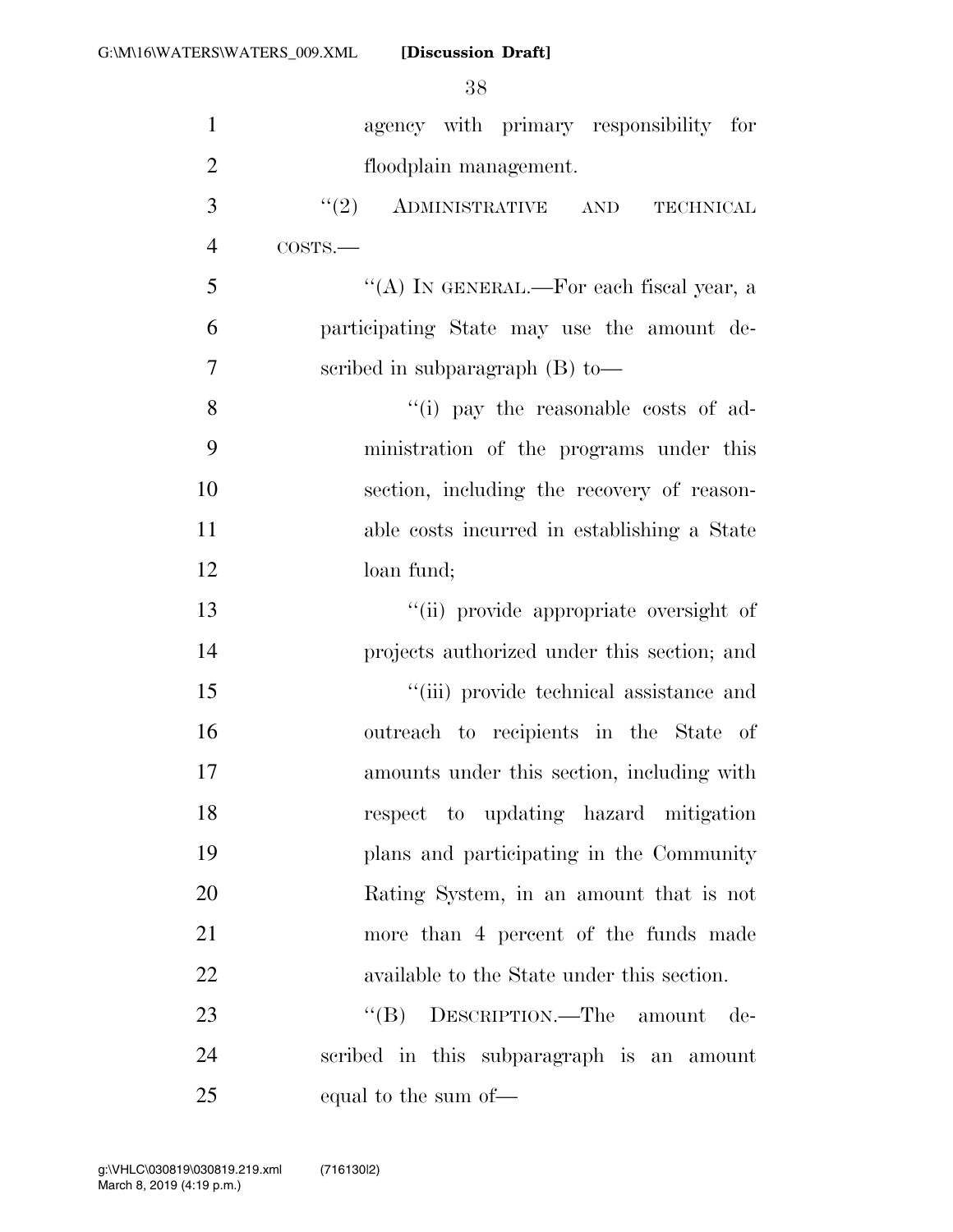| $\mathbf{1}$   | "(i) any fees collected by a partici-             |
|----------------|---------------------------------------------------|
| $\overline{2}$ | pating State to recover the costs described       |
| 3              | in subparagraph $(A)(i)$ , regardless of the      |
| $\overline{4}$ | source; and                                       |
| 5              | $\lq\lq$ (ii) the greatest of —                   |
| 6              | ``(I) \$400,000;                                  |
| 7              | "(II) $0.2$ percent of the value of               |
| 8              | the State loan fund of a State, as of             |
| 9              | the date on which the valuation is                |
| 10             | made; and                                         |
| 11             | "(III) an amount equal to $7$ per-                |
| 12             | cent of all grant awards made to a                |
| 13             | participating State for the State loan            |
| 14             | fund of the State under this section              |
| 15             | for the fiscal year.                              |
| 16             | $``(3)$ AUDIT AND REPORT.—                        |
| 17             | "(A) AUDIT REQUIREMENT.—Not less fre-             |
| 18             | quently than biennially, each participating State |
| 19             | shall conduct an audit of the State loan fund of  |
| 20             | the State.                                        |
| 21             | "(B) REPORT.—Each participating State             |
| 22             | shall submit to the Administrator a biennial re-  |
| 23             | port regarding the activities of the State under  |
| 24             | this section during the period covered by the re- |
| 25             | port, including—                                  |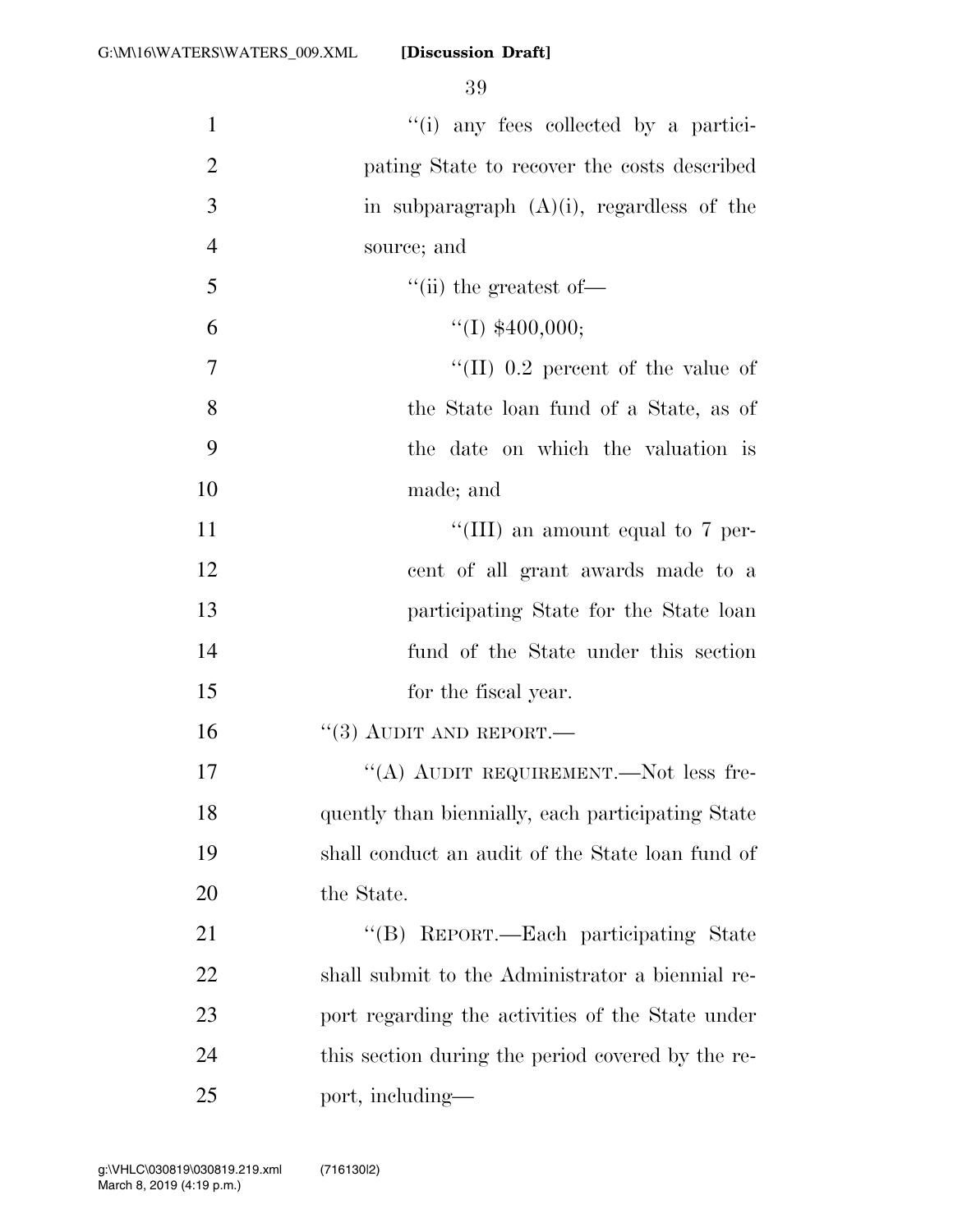| $\mathbf{1}$   | "(i) the result of any audit conducted             |
|----------------|----------------------------------------------------|
| $\overline{2}$ | by the State under subparagraph (A); and           |
| 3              | "(ii) a review of the effectiveness of             |
| $\overline{4}$ | the State loan fund of the State with re-          |
| 5              | spect to-                                          |
| 6              | $\lq\lq$ (I) the intended use plans of the         |
| 7              | State; and                                         |
| 8              | $\lq\lq$ (II) meeting the objectives de-           |
| 9              | scribed in subsection $(b)(1)$ .                   |
| 10             | "(4) OVERSIGHT.—In conducting oversight with       |
| 11             | respect to State loan funds established under this |
| 12             | section, the Administrator—                        |
| 13             | $\lq\lq$ shall—                                    |
| 14             | "(i) periodically audit the funds in ac-           |
| 15             | cordance with procedures established by            |
| 16             | the Comptroller General of the United              |
| 17             | States; and                                        |
| 18             | "(ii) not less frequently than once                |
| 19             | every 4 years, review each State loan fund         |
| 20             | to determine the effectiveness of the fund         |
| 21             | in reducing flood risk; and                        |
| 22             | $\lq\lq$ (B) may, at any time—                     |
| 23             | "(i) make recommendations to a par-                |
| 24             | ticipating State with respect to the admin-        |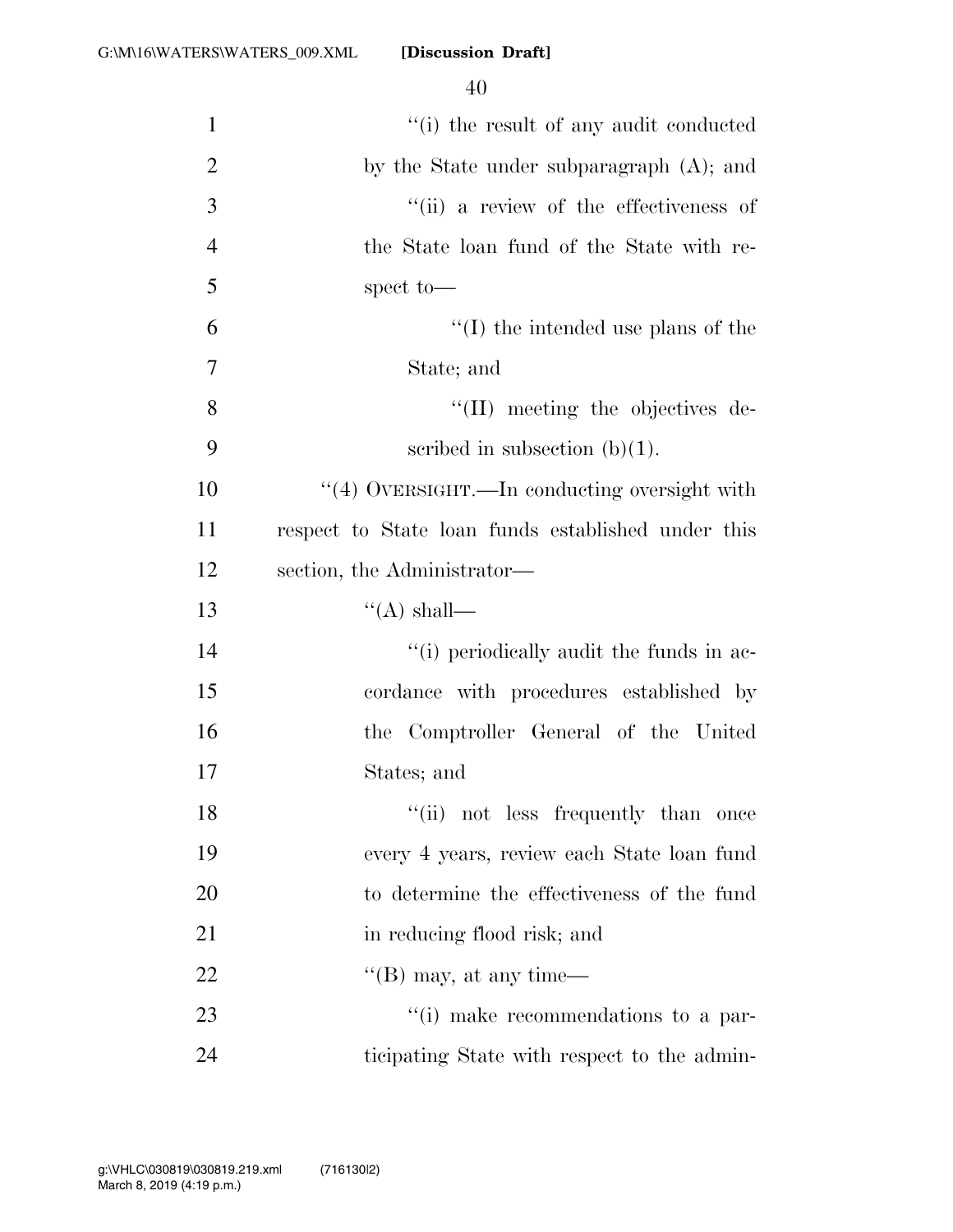| $\mathbf{1}$   | istration of the State loan fund of the                      |
|----------------|--------------------------------------------------------------|
| $\overline{2}$ | State; or                                                    |
| $\mathfrak{Z}$ | "(ii) require specific changes with re-                      |
| $\overline{4}$ | spect to a State loan fund in order to im-                   |
| 5              | prove the effectiveness of the fund.                         |
| 6              | "(j) LIABILITY PROTECTIONS.—The Federal Govern-              |
| 7              | ment shall not be liable for any claim based upon the exer-  |
| 8              | cise or performance of, or the failure to exercise or per-   |
| 9              | form, a discretionary function or duty on the part of the    |
| 10             | Federal agency, or an employee of the Federal Govern-        |
| 11             | ment, in carrying out the provision of this section.         |
| 12             | "(k) REGULATIONS.—The Administrator shall pro-               |
| 13             | mulgate such guidance or regulations as may be necessary     |
| 14             | to carry out this section, including guidance or regulations |
| 15             | $that-$                                                      |
| 16             | "(1) ensure that each participating State to                 |
| 17             | which funds are allocated under this section uses the        |
| 18             | funds as efficiently as possible;                            |
| 19             | $(2)$ reduce, to the maximum extent prac-                    |
| 20             | ticable, waste, fraud, and abuse with respect to the         |
| 21             | implementation of this section; and                          |
| 22             | "(3) require any party that receives funds di-               |
| 23             | rectly or indirectly under this section, including a         |
| 24             | participating State and a recipient of amounts from          |
| 25             | a State loan fund, to use procedures with respect to         |